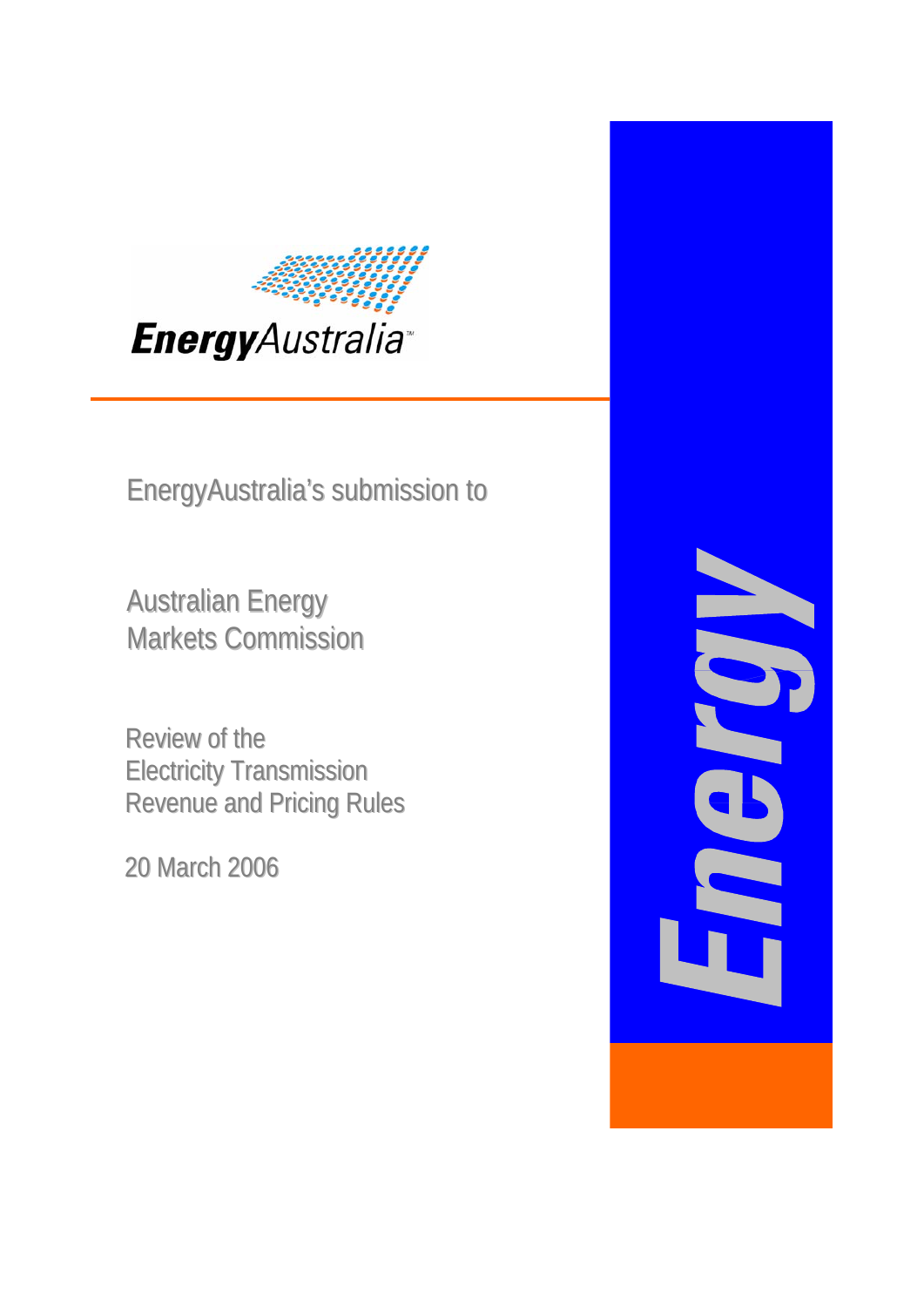# CONTENTS

| 1.                                                                                            |  |
|-----------------------------------------------------------------------------------------------|--|
| 2.                                                                                            |  |
|                                                                                               |  |
| 3 <sub>1</sub>                                                                                |  |
| 3.4.1. Extent of information provided should be incumbent on the TNSP  11<br>3.4.3.<br>3.5.3. |  |
| $\overline{4}$ .                                                                              |  |
| 4.1.3.<br>414<br>4.2.1.<br>4.2.2.<br>4.2.3.<br>4.2.4.<br>4.2.5.<br>4.2.6.                     |  |
| 5.                                                                                            |  |
| 5.1.                                                                                          |  |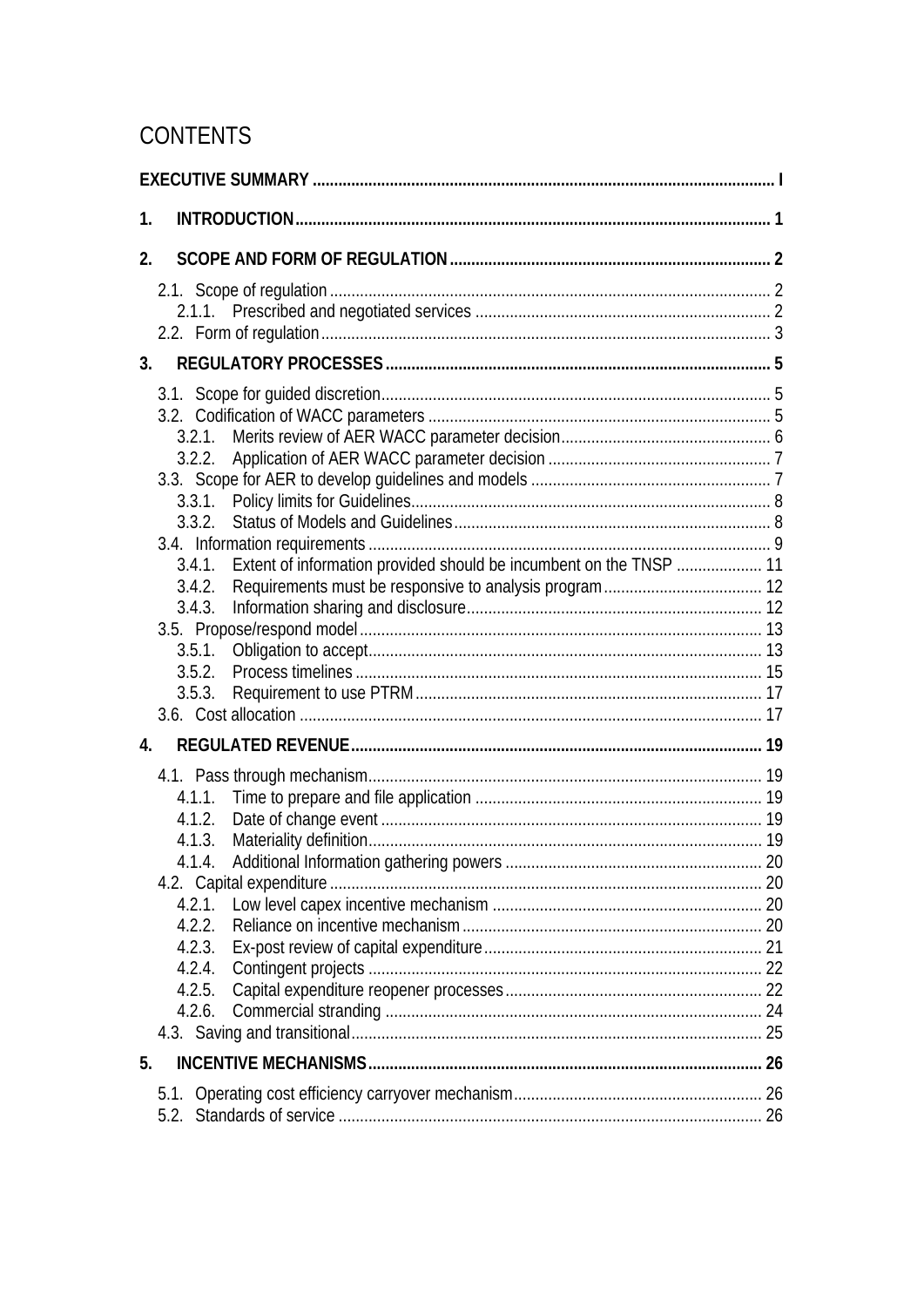# <span id="page-2-0"></span>EXECUTIVE SUMMARY

EnergyAustralia welcomes the opportunity to comment on the AEMC's draft Rule proposal on transmission revenue regulation. EnergyAustralia has found the process to be very consultative and has valued the AEMC's production of an accompanying explanatory paper with the proposed Rules.

While EnergyAustralia understands the time pressures on the AEMC to finalise its review of the transmission revenue Rules under the NEL, we note the short timeframe in which to respond to the draft Rule proposal has necessarily constrained our ability to provide a comprehensive response on this matter.

As a combined transmission and distribution business, EnergyAustralia is most concerned to ensure that any Rules developed for transmission revenue regulation would also be applicable to electricity distribution businesses.

#### Regulatory processes

EnergyAustralia's primary issues focus on the regulatory processes proposed in the draft Rules. In particular, EnergyAustralia is concerned that the processes outlined in the draft Rules, while characterised as a "propose/respond" model, represent only a marginal improvement over the current "submit/determine" model. As discussed in section [3.5,](#page-18-1) EnergyAustralia considers that the draft Rules only oblige a regulator to accept aspects of a business's revenue proposal if it considers those aspects to be "reasonable". While the draft Rules include a list of the items to which the regulator must have regard in determining whether those aspects are "reasonable", the draft Rules provide no clear criteria on which the regulator is required to make that assessment. In the absence of such clear criteria, a business is unable to file a revenue proposal with any confidence that the regulator will find it "reasonable".

EnergyAustralia continues to strongly advocate a genuine "propose/respond" model, in which the regulator is obliged to accept a proposal that is compliant with the Rules and the NEM objective.

#### Information requirements

The choice of a regulatory process model has profound implications on the information requirements associated with the model. EnergyAustralia has consistently argued for clear regulatory information requirements that have been developed through a rigorous investigation and analysis planning process in the context of the "submit/determine" model. EnergyAustralia reiterates these views in this submission in light of the procedural model reflected in the draft Rules.

EnergyAustralia believes a far superior model is the genuine "propose/respond" model as found in the National Gas Code and the Western Australia Electricity Access Code. In both these models, in which the regulator is obliged to accept a Code-compliant proposed Access Arrangement, the onus is on the business to "make its case" that its proposal is indeed Code compliant. In this model, it is possible to specify the regulatory information requirements in more general terms within specific categories, and rely on the business to provide the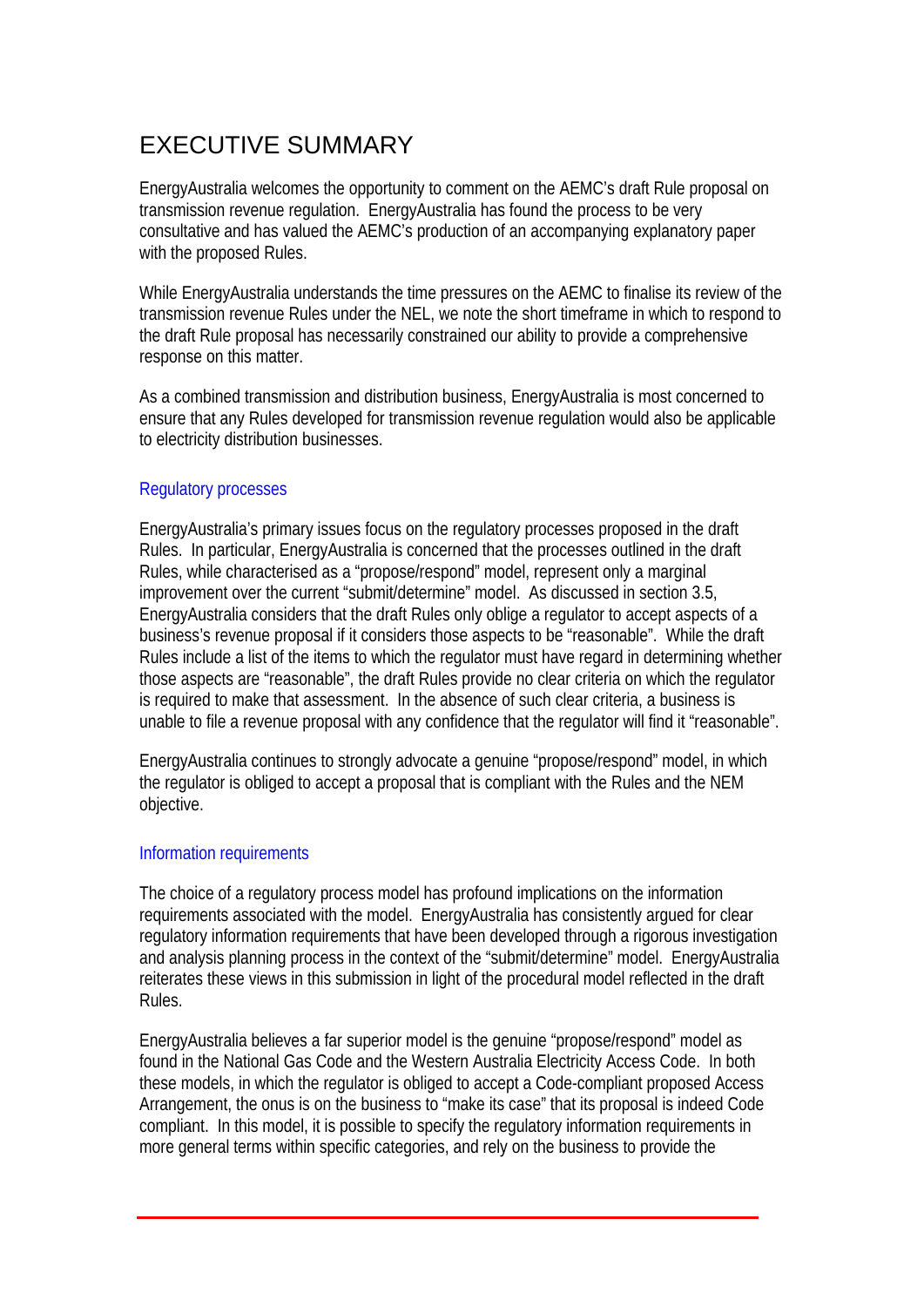necessary information to provide the regulator with sufficient confidence to approve the proposed Access Arrangement as filed.

However, should the "propose/respond" model not be adopted by the AEMC in favour of a model that allows the regulator to "determine" what is "reasonable" (as is the position currently in the draft Rule proposal), it is imperative that the regulator is obliged to articulate its information requirements in sufficient detail to enable the business to meet its requests. This obligation should be contained in the Rules. As a general comment, EnergyAustralia is firmly of the view that the information gathering powers of the AER are potentially invasive, and go far beyond what should be reasonably expected to enable the AER to conduct its functions.

#### Scope for AER to develop guidelines

EnergyAustralia supports the construct of the draft Rules in which the regulator is given responsibility for "fleshing out" the detailed application of the Rules. However, consistent with the NEM governance arrangements, EnergyAustralia is most concerned to ensure that these guidelines are not elevated to a "quasi-Rule" status. As discussed in section [3.3,](#page-12-1) EnergyAustralia is concerned that some of the Rule provisions include mandatory requirements to comply with AER guidelines, which effectively elevates the guidelines beyond the policy intent of the NEM governance framework.

EnergyAustralia therefore recommends that the Rules include provisions requiring all AER guidelines and other procedural tools, such as the Post Tax Revenue Model, be reviewed and approved by the AEMC to ensure the guidelines correctly reflect the Rules and their related policy intent, and also that they do not overstep their role as guidelines.

#### Requirement to use PTRM (and scope for AER to embed policy in PTRM)

In general terms, EnergyAustralia supports the concept of the regulator conducting its assessment of the revenue proposal using a defined and published financial model. EnergyAustralia considers that this will improve transparency and consistency of treatment across TNSPs and thus increase regulatory certainty through precedent over time.

However, consistent with its comments in section 3.3 on the requirement for the AER to develop guidelines, EnergyAustralia is concerned that the Rules do not provide for any review or oversight of the AER's development, or management, of the model.

As indicated above, EnergyAustralia is concerned that the Rules, as currently drafted, introduce scope for the AER to make quasi-policy decisions by way of requiring certain inputs to the PTRM, or by the treatment afforded to particular items in the PTRM. To this end, consistent with its comments in section 3.3 on the requirement for the AER to develop guidelines, EnergyAustralia proposes that the PTRM developed by the AER should be subject to a review to ensure that the structure and mechanical operation of the PTRM accurately implement the policy positions of the MCE and the Rules developed by the AEMC.

#### Including WACC parameters in Rules

EnergyAustralia supports the certainty afforded by including the procedures and parameters for calculating the Weighted Average Cost of Capital in the Rules. However, EnergyAustralia is concerned with the apparently unconstrained scope for the AER to review and unilaterally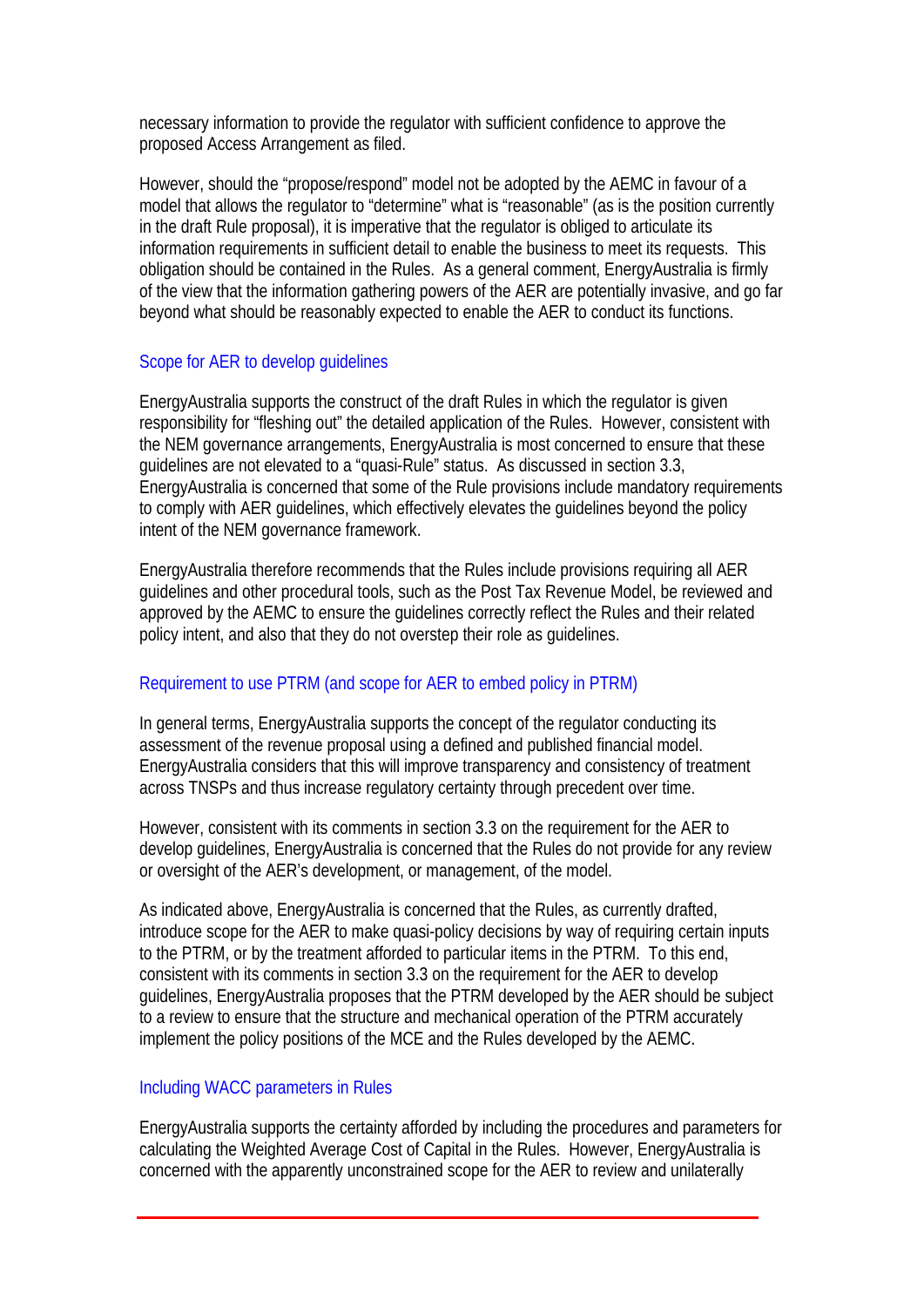amend those parameters every five years. EnergyAustralia is firmly of the view that the WACC parameters can have such a significant impact on the interests of the service provider that it is not reasonable for the AER to be able to amend these parameters without undergoing a Rule change process.

Should the AEMC not adopt EnergyAustralia's preferred approach of having any proposed amendments to the WACC parameters arising from the AER's review being the subject to a formal Rule change process, EnergyAustralia would seek to ensure that any decisions by the AER would be reviewable decisions. EnergyAustralia has consistently argued that any decision by an administrative body that has the potential to adversely impact the interest of an affected party should be subject to clear and accessible merits review processes.

#### Capital expenditure

EnergyAustralia supports the position in the draft Rule in favour of a "low powered' capital expenditure incentive regime. In particular, EnergyAustralia supports the AEMC's treatment of return of capital in this scheme. A regime that would institutionalise the potential confiscation of value from the business in the face of its undertaking prudent and efficient capital expenditure could not be supported.

EnergyAustralia also strongly supports the position taken in the Rule Change Report that does not support scope for the regulator to undertake an ex-post review of the prudency and efficiency of capital expenditure. However, as discussed in section [4.2](#page-25-1), the Rules appear to be drafted in such a way as to not only allow scope for the regulator to undertake an ex-post review of the prudency and efficiency of capital expenditure, but indeed to *require* the regulator to undertake such a review. In EnergyAustralia's view, this matter requires urgent attention.

The Rules as drafted also do not appear to provide scope for the regulator to rely on its capital expenditure incentive mechanism to avert an ex-post review. EnergyAustralia considers that well-designed incentive mechanisms are more effective tools to achieve regulatory objectives than an ex-post review could ever accomplish.

EnergyAustralia supports the proposal to introduce a capital expenditure reopener process to manage unforeseen increases in capital expenditure. While providing constructive commentary on the framework in section [4.2.5,](#page-27-1) including amendments to the "trigger" provisions, EnergyAustralia generally supports this mechanism. However, EnergyAustralia objects to the current construct, in which it appears that the business must sacrifice any earned efficiency gains before being able to access the reopener mechanism.

#### Prescribed and negotiated services

EnergyAustralia remains unconvinced of the workability of the definitions of prescribed and negotiated services being proposed, in particular the implications associated with similar constructs being applied to distribution businesses. For example, the framework applicable to negotiating customer connections would be unwieldy, and unworkable in the context of contestable connection services. A negotiation framework for connection services appears to be a retrograde step compared to the contestability regime for these services currently in place in NSW to deliver efficient outcomes.

 $R_{\rm eff}$  the Electricity Transmission Rules in  $R_{\rm eff}$  and  $R_{\rm eff}$  revenue and  $R_{\rm eff}$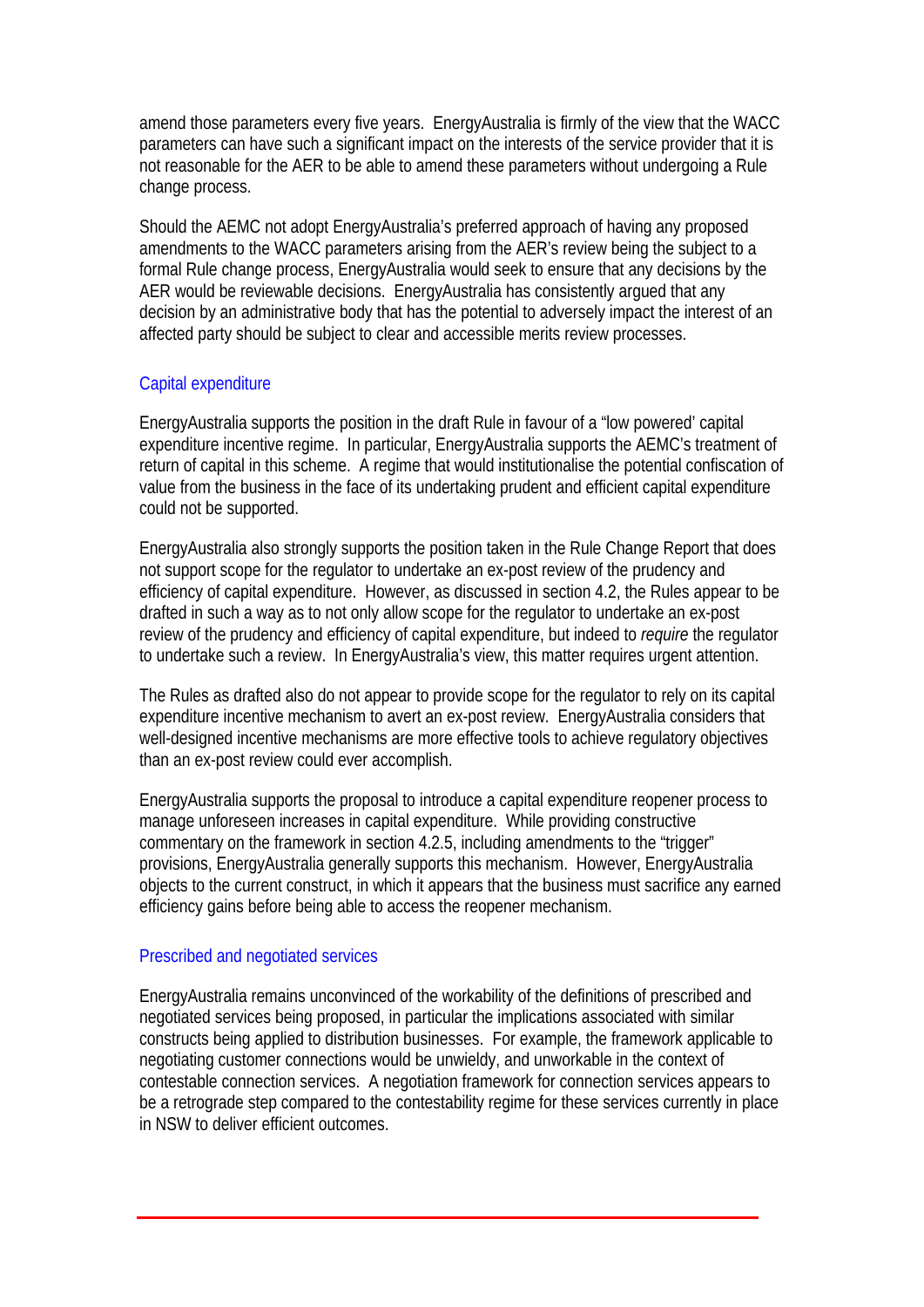EnergyAustralia notes that the AEMC has convened a working group to address these definitional issues, and will contribute to that group to the extent possible.

#### Pass through mechanism

EnergyAustralia applauds the proposed pass through mechanism, including the materiality definitions incorporated in the glossary. However, EnergyAustralia is concerned that the draft Rule underestimates the time required to analyse the effect of a potential pass through event and prepare a submission to the regulator for approval.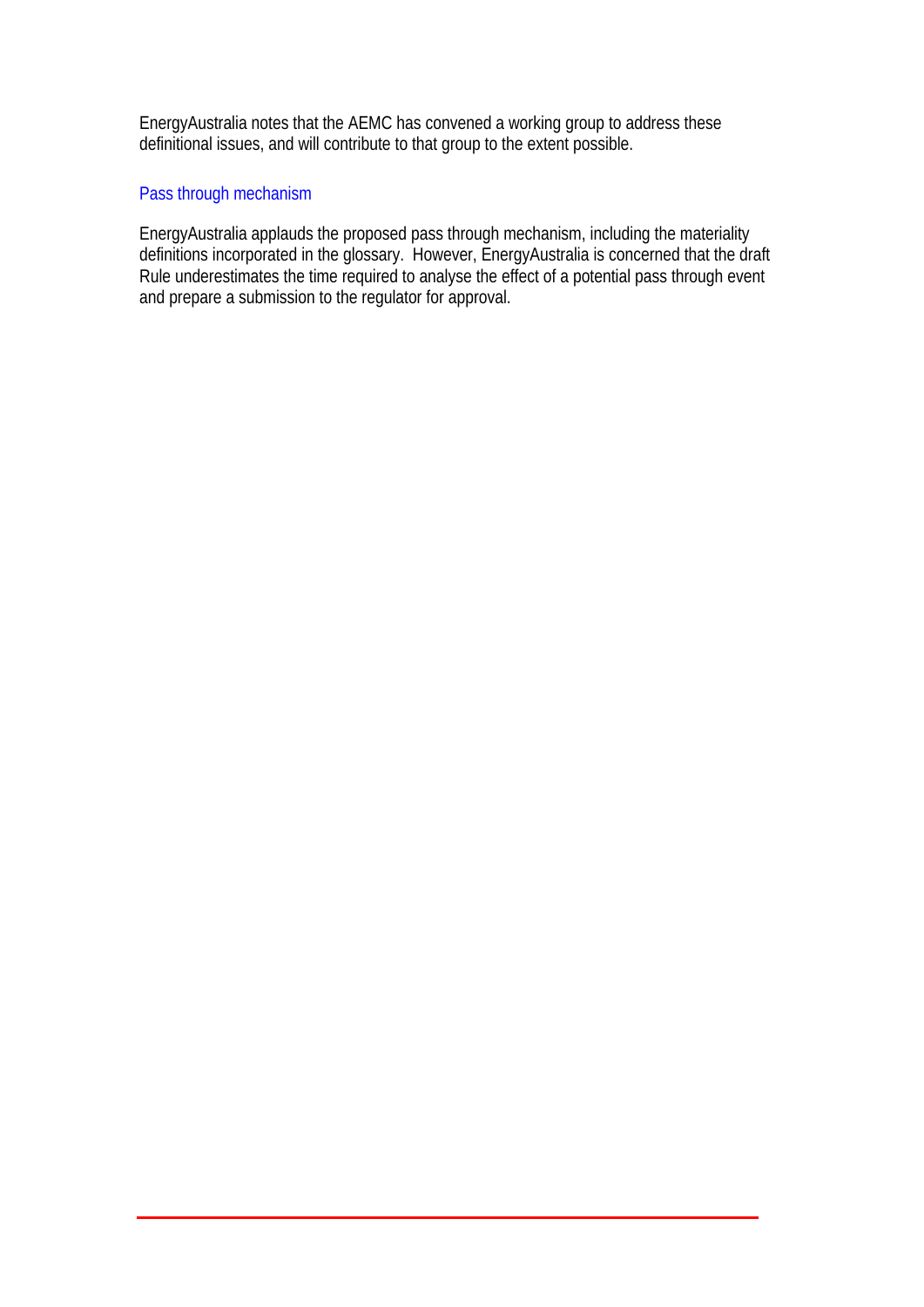# <span id="page-6-0"></span>1. INTRODUCTION

EnergyAustralia is pleased to respond to the Australian Energy Market Commission's (AEMC) draft Rule changes resulting from the Review of the Electricity Transmission Revenue and Pricing Rules. The range of issues raised in the Consultation Paper indicated the need for significant amendments to the regulatory principles and procedures in the National Electricity Rules for transmission revenue. For the most part, EnergyAustralia acknowledges the AEMC's efforts in addressing these significant structural elements and we are generally supportive of the regime proposed.

By definition, EnergyAustralia's network contains transmission elements within the predominantly distribution network. The transmission component of EnergyAustralia's network comprises approximately twelve per cent of the total network in revenue terms and has the role of supporting the main transmission grid in NSW. As both a transmission and distribution service provider, EnergyAustralia currently faces two diverse regulatory principles and processes for its transmission and distribution networks.

Transmission and distribution networks are different in a number of operational ways but are comprised in essence of long lived infrastructure assets that are generally indistinguishable. We do not believe there is a compelling case for separate regulatory principles and processes for determining revenue for transmission and distribution, as is the case under the current market design. The intention, in this submission, has been to present proposals that, at least in principle, could be applied to both the transmission and distribution network businesses and thereby facilitate a single regulatory determination process for EnergyAustralia's network business.

EnergyAustralia would be pleased to discuss any of the matters raised in this submission.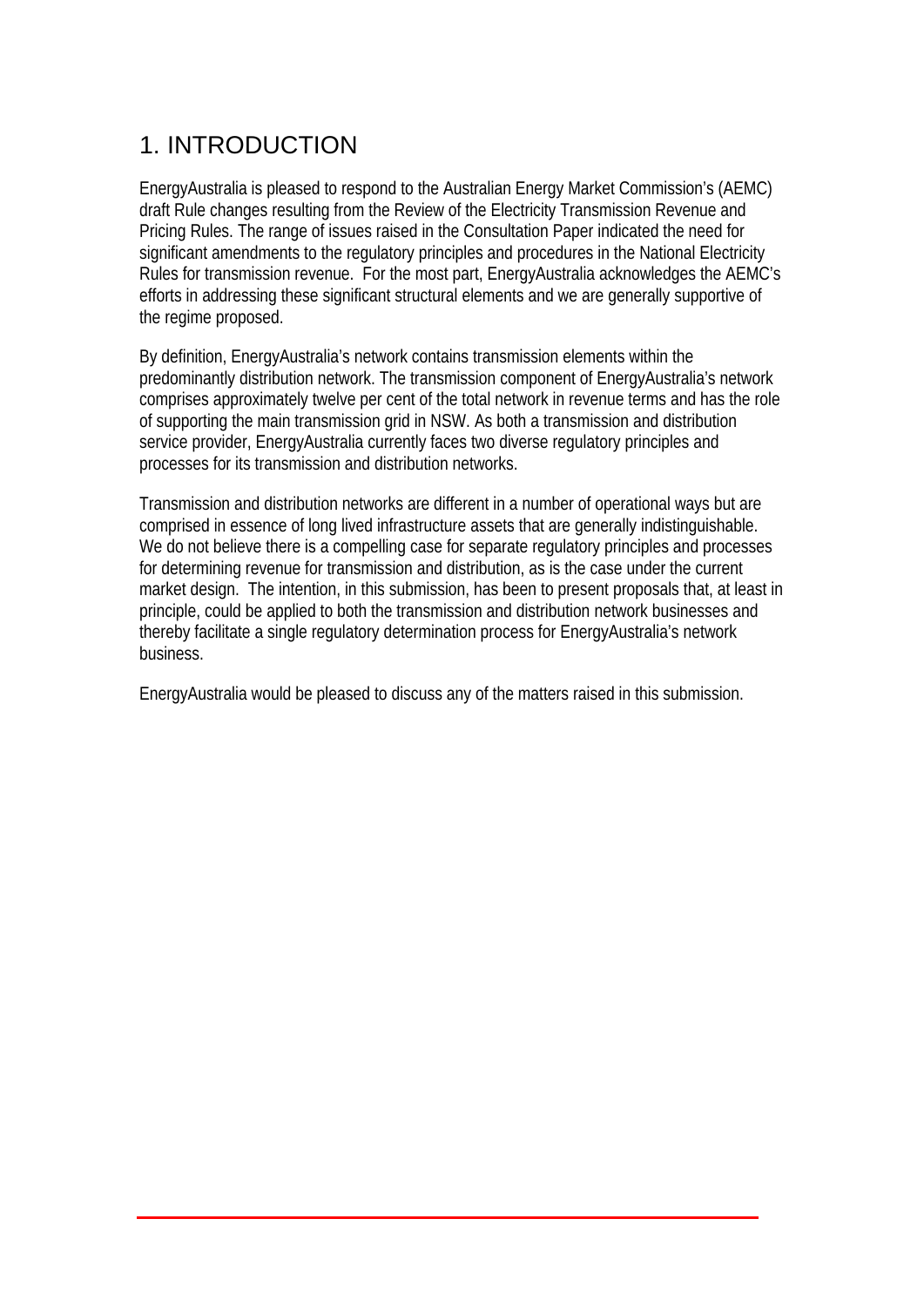# <span id="page-7-0"></span>2. SCOPE AND FORM OF REGULATION

## **2.1. SCOPE OF REGULATION**

EnergyAustralia applauds the position taken in the draft Rules that not all services should be the subject of detailed regulatory oversight. This is consistent with the scope for some services, particularly connection services, to be conducted under a contestability framework.

## **2.1.1. Prescribed and negotiated services**

EnergyAustralia is not comfortable that the current definition of prescribed and negotiated services will provide sufficient clarity to TNSPs.

EnergyAustralia is comfortable with the definition of negotiated services applying to a large load or generator connection to the transmission network. However, EnergyAustralia is most concerned in the potential for this definition to apply at the connection point from a transmission network to a distribution network.

The current definition appears to imply that the point of connection between a prescribed transmission network and a prescribed distribution network would be a negotiated service, and the related assets would not be included in the regulatory asset base. This approach would not be supported.

EnergyAustralia's combined transmission and distribution business includes transmission exit equipment at several locations that supplies the distribution network. The draft Rules approach would effectively excise the portion of EnergyAustralia's current Regulated Asset Base (RAB), comprising the connection assets between the prescribed transmission and prescribed distribution networks.<sup>[1](#page-7-1)</sup>

EnergyAustralia is concerned that the definition of negotiated service, as currently drafted, could inadvertently result in this unanticipated outcome.

EnergyAustralia is also keen to establish arrangements for transmission revenue regulation which to the maximum possible extent are compatible with arrangements which would apply to distribution services. The approach espoused in the draft Rule proposal could not be translated to the 1.5 million customers and 25,000 new connections of EnergyAustralia's distribution business per annum. A negotiated connection regime would not be workable at this level.

Furthermore, customer connections to both the transmission and distribution network are contestable in NSW, where some sixty per cent of EnergyAustralia's new connections are constructed by Accredited Service Providers. Customers are already able to source their connection provider in a contestable regime, thus providing the benefits of competition to these services.

Review of the Electricity Transmission Revenue and Pricing Rules 2

l

<span id="page-7-1"></span> $1$  EnergyAustralia acknowledged that the current RAB is to be grandfathered as prescribed assets. However, this construct would appear to apply to any future connections between prescribed transmission and prescribed dist networks.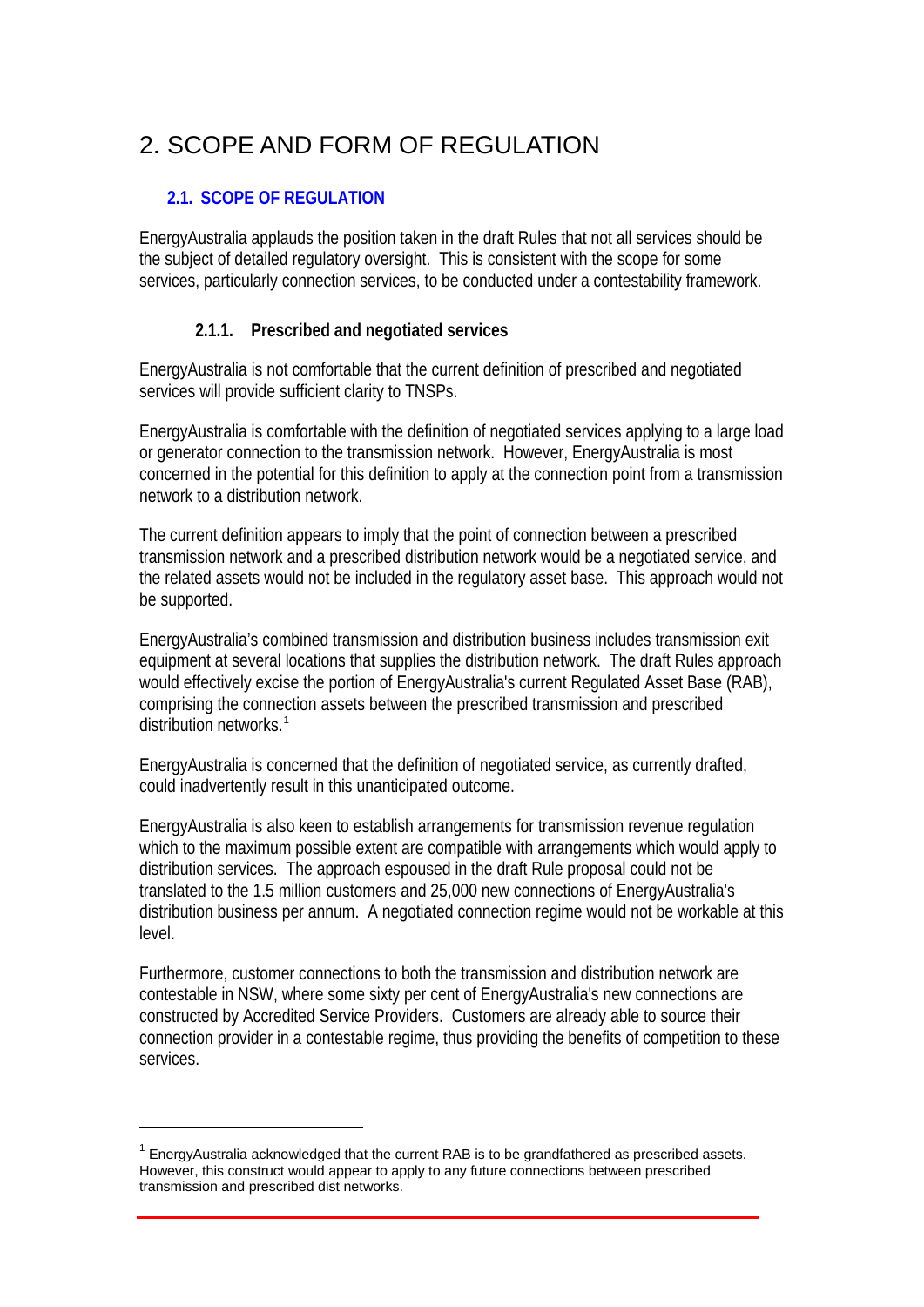<span id="page-8-0"></span>EnergyAustralia believes that a negotiation regime for the connections between network service providers would be a retrograde step compared with current contestability arrangements, and as such is not supported. In addition, any connection regime should be also appropriate for the requirements of a very large number of distribution connected customers.

EnergyAustralia suggests that the proposed "negotiated service" definition be restricted to the largest customer and generator connections. For smaller transmission connections, and virtually all distribution connections, a capital contribution and contestability regime should operate to allow connecting customers to choose their connection service provider. Under this regime, connection services would remain a prescribed service, but the network operator would not earn a return on or return of capital on the contributed connection assets.

EnergyAustralia applauds the Commission's proposal to refine this issue through a working group, and will contribute to this group as required.

#### Definitions linked to service standards

EnergyAustralia is also concerned that the definitions of prescribed and negotiated services are linked to service standards. This presents a risk of inadvertent misclassification.

For example, the lumpy nature of network investment may result in a service being provided at a level above the required standard in the period immediately following an efficient augmentation. Similarly, in the period immediately prior to an augmentation, the shared transmission network may indeed be providing a level of service below the required standard.

As above, EnergyAustralia will contribute to the working group in refining these definitions.

#### **2.2. FORM OF REGULATION**

EnergyAustralia's network is unique in that it is an integrated network that includes assets which have been classified by the Rules (and previously the Code) as either electricity transmission or distribution assets.

The classification of a small proportion of our network assets (approximately twelve per cent) as transmission has introduced significant regulatory complexity to the business, including the need to:

- classify assets between the two categories, allocate costs between the classes, and manage the transition of some assets between transmission and distribution;
- file two sets of regulatory submissions, to two different regulatory bodies;
- file two sets of regulatory submissions using two regulatory models a revenue cap for the transmission network and a weighted average price cap for the distribution network; and
- report aspects of network performance (currently) to two regulators

EnergyAustralia's experience in this regard has indicated that its cost of regulatory oversight is greater than should reasonably be the case given the relative size of our transmission network.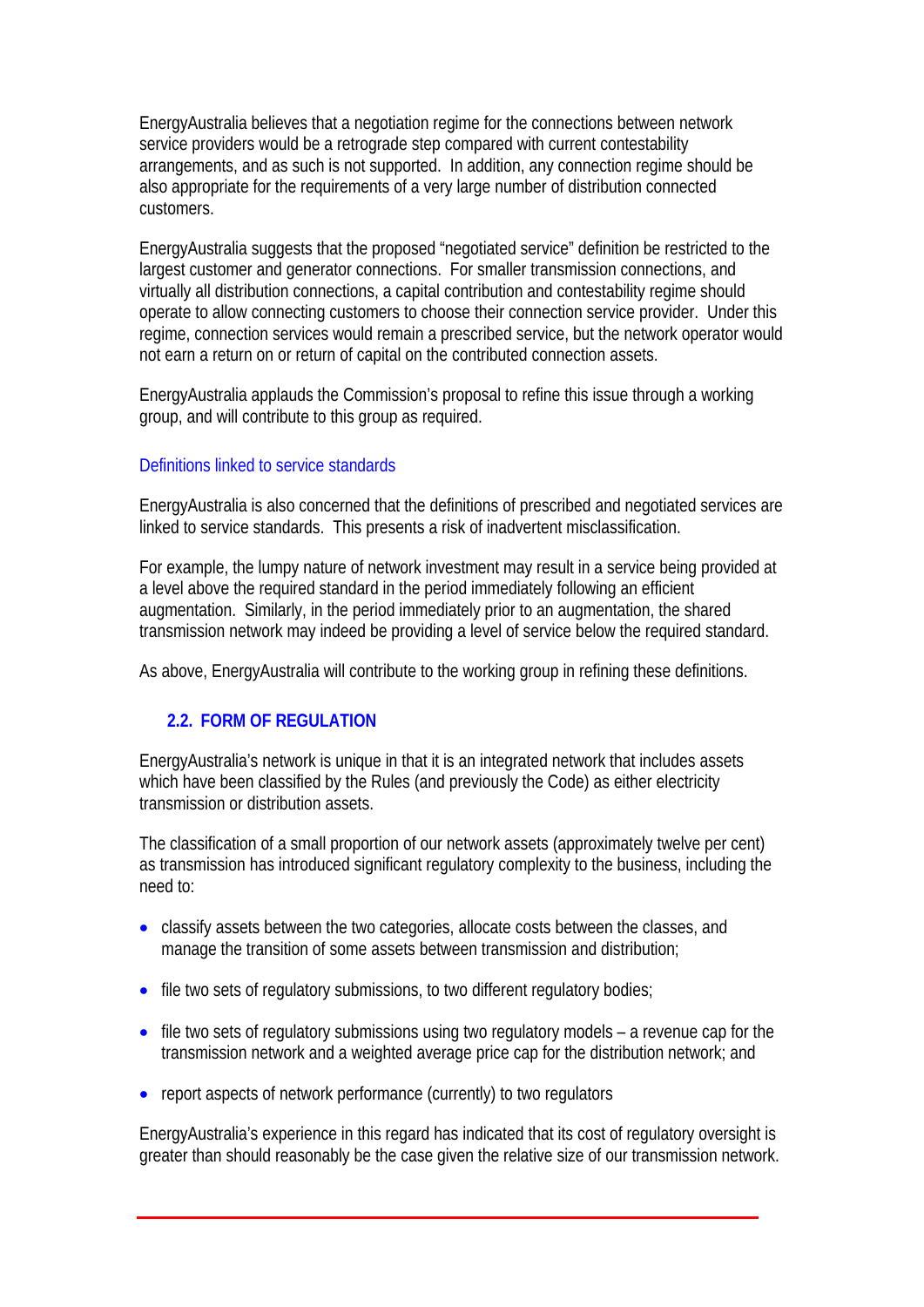Looking forward, EnergyAustralia seeks an integrated regulatory oversight regime which would conduct any regulatory assessment of the revenues or prices required to operate the meshed transmission and distribution networks together. This would presumably be much more practical under a single national regulator. However, the Rules must allow such a holistic assessment to be undertaken, and it is not clear at this time that they do.

The review of the transmission revenue requirement Rules presents an ideal opportunity to lay the groundwork for such a holistic review to be undertaken. EnergyAustralia acknowledges that a complementary set of Rules will be required when the review of the distribution revenue requirement Rules are reviewed.

While EnergyAustralia advocates a single approach to calculating the regulatory "building block" revenues for its integrated transmission and distribution business, it considers that the form of price control is a separable decision. EnergyAustralia considers that, once the revenue requirement for the integrated network business has been established, the approach to regulatory price control for its distribution business could be a price cap, revenue cap or a form of hybrid.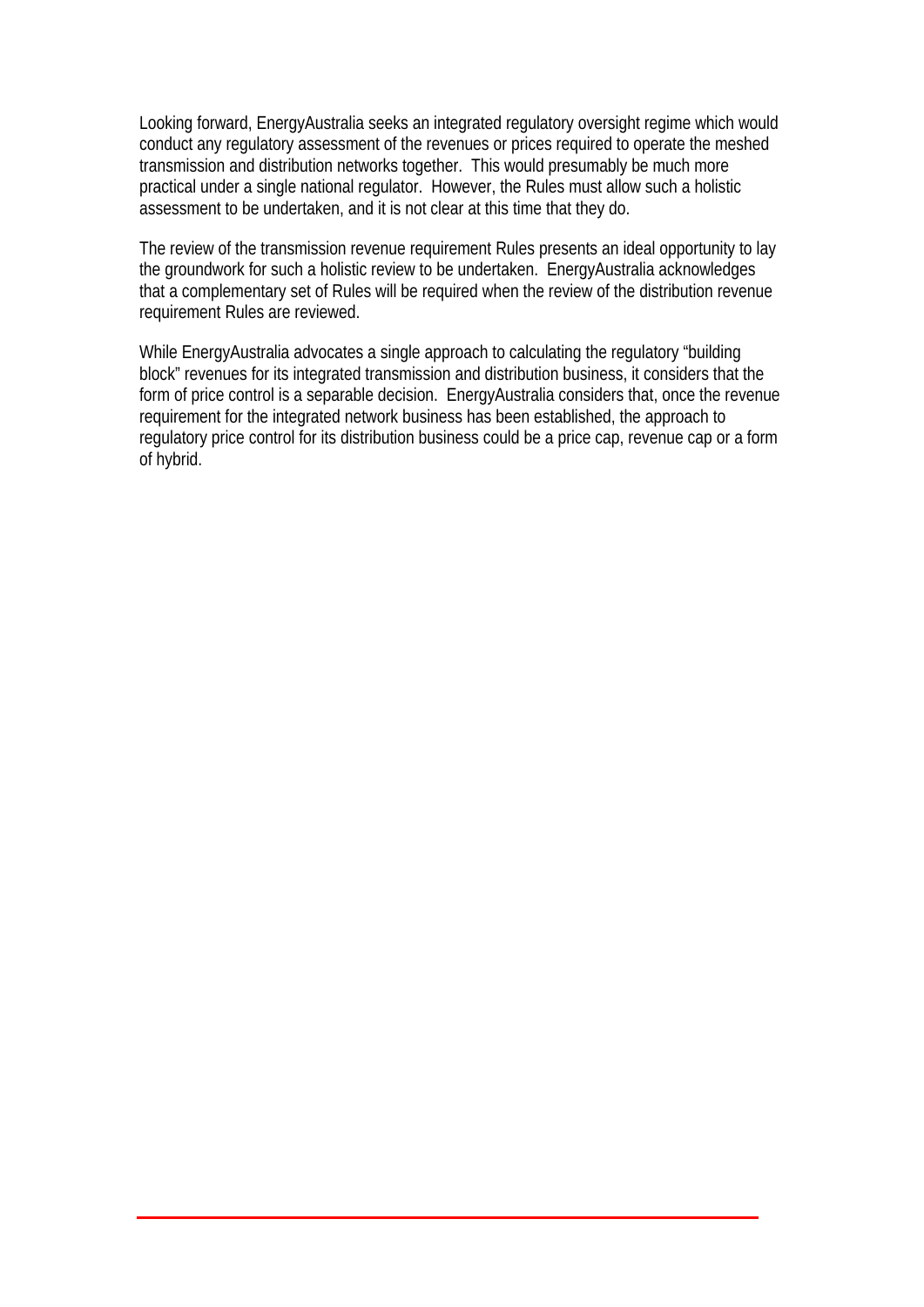# <span id="page-10-0"></span>3. REGULATORY PROCESSES

#### **3.1. SCOPE FOR GUIDED DISCRETION**

EnergyAustralia has consistently supported the NEM governance structure which features policy level decisions being taken by the MCE, those policy decisions being translated into Rules by the AEMC as rule-making body, and the Rules being administered and enforced by the AER as economic regulator.

EnergyAustralia also supports the proposed model in which there is scope for defined regulatory discretion; a model with no scope for the reasonable exercise of discretion would be overly prescriptive, complex and unwieldy.

However, to the extent the governance structure leaves the responsibility for policy-making in the hands of the MCE, EnergyAustralia considers that it is entirely consistent that the Rules, reflecting the policy position, should guide the regulator's discretion to ensure policy-consistent outcomes of the regulatory process.

#### **3.2. CODIFICATION OF WACC PARAMETERS**

EnergyAustralia supports the inclusion of the approach to determining the Weighted Average Cost of Capital, and the key parameters to that calculation, in the Rules. This will provide a high degree of regulatory certainty and transparency on cost of capital measurement. As stated in our original submission to the AEMC on this review:

*"In terms of certainty for investment and in minimising the costs of regulation, there is some attraction in having the Rules specify how the WACC is to be calculated, rather than relying on the AER to set the WACC at each regulatory reset. EnergyAustralia considers that the SRP as finalised by the ACCC in December 2004 likely represents the regulatory "middle ground" on where the debate on WACC parameters in Australia has landed. While network businesses clearly believe the resultant level is considerably too low, customer groups would no doubt argue that the level is too high.* 

*EnergyAustralia is concerned that the SRP, however, is not binding and can be altered by the AER at any time. Therefore, EnergyAustralia believes that it is appropriate for the WACC aspects of the SRP to be incorporated in the Rules.* 

*…* 

 $\overline{a}$ 

*These parameters would then be changed following a periodic review or rule change process conducted by the AEMC."[2](#page-10-1)*

<span id="page-10-1"></span> $2$  EnergyAustralia's 1 December 2005 submission to the Australian Energy Market Commission's Consultation Paper on the *Review of the Electricity Transmission Revenue and Pricing Rules*. Page 39.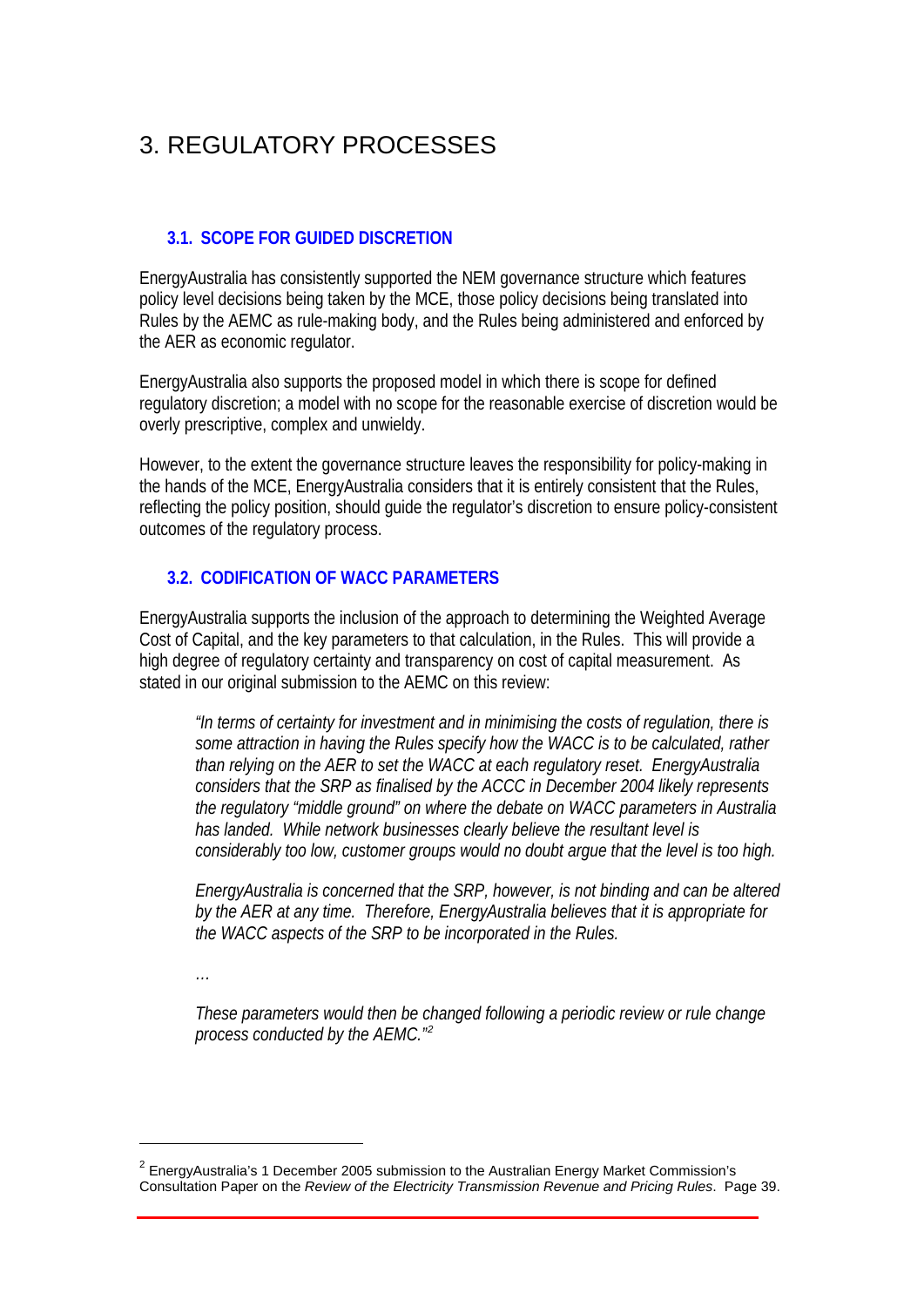<span id="page-11-0"></span>While EnergyAustralia is supportive of elevating the calculation of the WACC to the Rules, we are concerned regarding the scope for AER to review and modify those parameters in five years' time. When considering the importance of WACC for supporting long term investment, the five-yearly review by the AER - should it result in changes to the WACC parameters in the Rules - has the potential to unwind much of the regulatory certainty that would otherwise have been gained by elevating the WACC methodology and parameters into the Rules.

The importance of this issue on investment should not be underestimated. For EnergyAustralia, with a regulatory asset base for its network (transmission plus distribution) business of approximately \$5 billion, a 1 percentage point reduction in WACC would *a priori* result in a reduction of approximately \$50 million of regulated revenues *per year*. Given the significant impact even a small reduction in the allowed WACC would have on regulated revenues, it is essential to provide some guidance on how (or if) the WACC will be amended following each five yearly review. As energy infrastructure assets generally have lives that span many regulatory periods, any uncertainty over how the WACC may be amended could only have a dampening effect on the incentives to invest.

As the methodology and parameters are proposed to be included in the Rules, EnergyAustralia recommends that any suggested changes to the WACC parameters that may arise following the AER's review (in accordance with its guidelines) also needs to be the subject of a formal Rule change process. It is not apparent to EnergyAustralia why parameters that are considered appropriate for inclusion in the Rules initially should then not be subject to a formal Rule change process if revisions are proposed.

## **3.2.1. Merits review of AER WACC parameter decision**

As indicated above, EnergyAustralia's preferred outcome would be for any proposed amendments to the WACC methodology or parameters that may arise following an AER review to be subject to a formal Rule change process. However, should this approach not be adopted by the AEMC, we would seek to ensure that the AER's revisions would be reviewable.

EnergyAustralia is firmly of the view that the AER should not be able to make a decision on changes to the WACC parameters without some form of oversight or review. However, to the extent the Rules are drafted such that any change to the WACC parameters is effected without the rigour of the Rule change process,<sup>[3](#page-11-1)</sup> EnergyAustralia is firmly of the view that the AER's decision must be subject to clear and accessible review provisions.

While EnergyAustralia acknowledges that merits review of regulatory decision-making is the subject of a separate consultation process, it is not apparent from the current drafting how there would be any avenues for review of the AER's decision on cost of capital parameters

A decision by the AER on WACC parameters, such as the market risk premium or the rating of benchmark debt, has the potential to have a profound effect on the interests of the network businesses.

Consistent with its submission to the consultation process on this issue, EnergyAustralia is strongly of the view that a decision of the AER on the WACC parameters to be included in the Rules should be subject to clear and accessible review processes, similar to any other

Review of the Electricity Transmission Revenue and Pricing Rules 6

 $\overline{a}$ 

<span id="page-11-1"></span> $3$  See AEMC transcript page 23.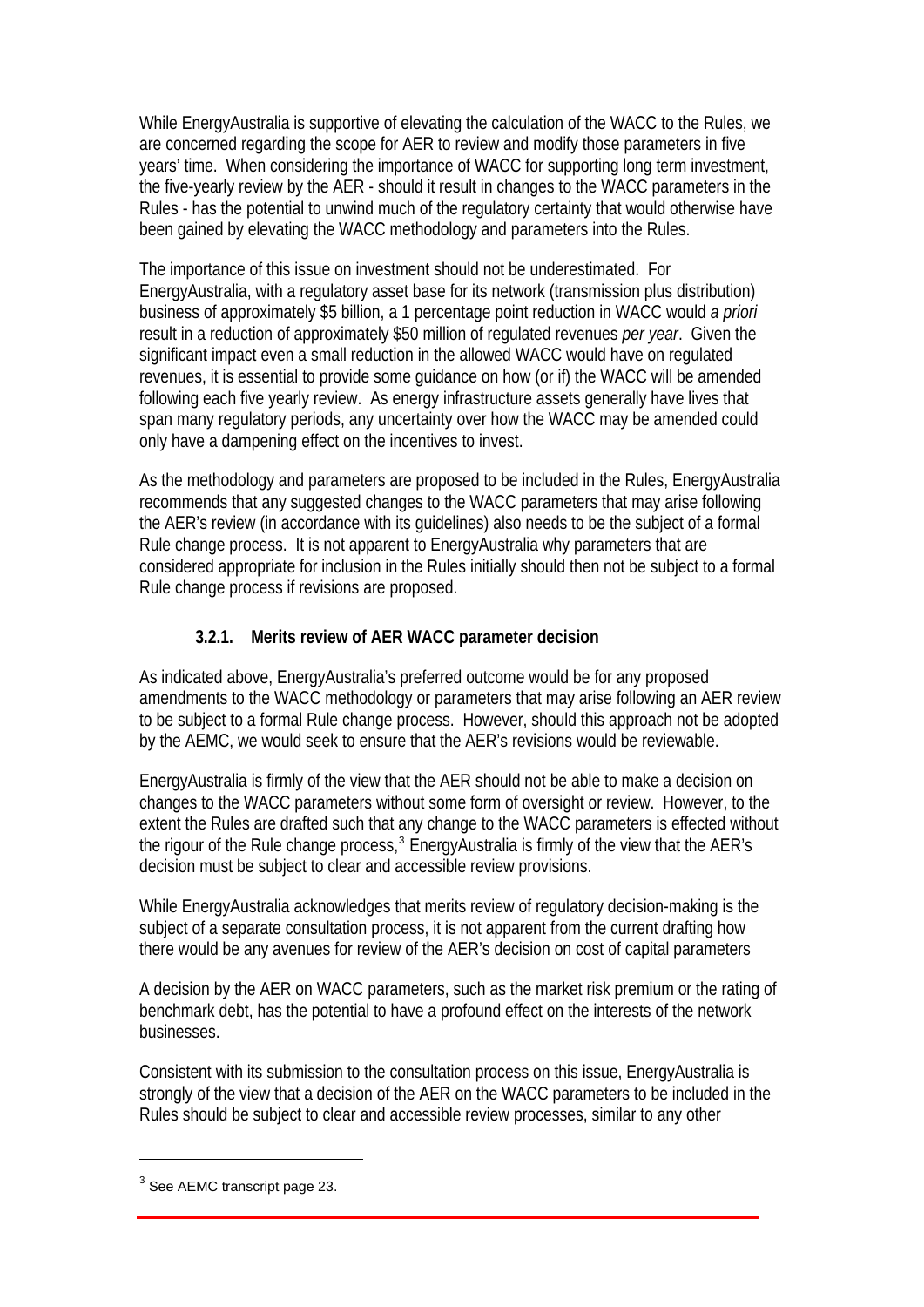<span id="page-12-0"></span>determination by the regulator which affects the interests of the network business. To this end, the Rules should be structured so that the scope for the AER to exercise discretion in relation to the WACC parameters is removed and that the AER's decision could be reviewed to determine whether it complies with the Rules.

## **3.2.2. Application of AER WACC parameter decision**

EnergyAustralia notes that there was some discussion at the 8 March 2006 AEMC public forum on the draft Rule proposal that supported a process under which the WACC parameter decision would become applicable to all regulatory determinations, including those already in force.

EnergyAustralia considers that a process to re-open regulatory determinations to implement changes in WACC parameters part way through a regulatory control period has the potential to seriously undermine the regulatory certainty that was targeted by including the WACC parameters in the Rules.

EnergyAustralia supports the position currently reflected in the Rules, by which the WACC parameters applicable to the network business are those included in the Rules at the time the regulator hands down its determination.

# **3.3. SCOPE FOR AER TO DEVELOP GUIDELINES AND MODELS**

<span id="page-12-1"></span>EnergyAustralia considers that it is generally appropriate for the AER to develop guidelines to specify the ways in which the Rules will be applied in practical terms. This required level of detail is inappropriate for inclusion in the Rules – the result would be an unwieldy and inflexible regulatory regime. In this regard, EnergyAustralia supports the use of guidelines to augment the Rules.

EnergyAustralia is very concerned, however, that the proposed Rules do not provide sufficient rigour to ensure that the AER as regulator:

- Will be able to apply the policy intent of the MCE as reflected in the Rules;
- Can correctly interpret the Rules consistent with the AEMC's vision of the policy direction: and
- Does not overstep the responsibilities relegated to the quideline through the Rules.

This concern manifests in two ways. Firstly, there is not always sufficient policy direction within the Rules to guide the AER in the preparation of the guidelines or models. Secondly, some of the guidelines will effectively operate as Rules. Both have implications for assessing or testing the validity of the AER's guidelines and models. Whist EnergyAustralia does not promote an adversarial or litigious relationship with the regulator, past experience has demonstrated that it is in the interests of both the regulator and businesses that the powers and in particular any discretionary power of the regulators be clearly articulated and proscribed within the relevant law.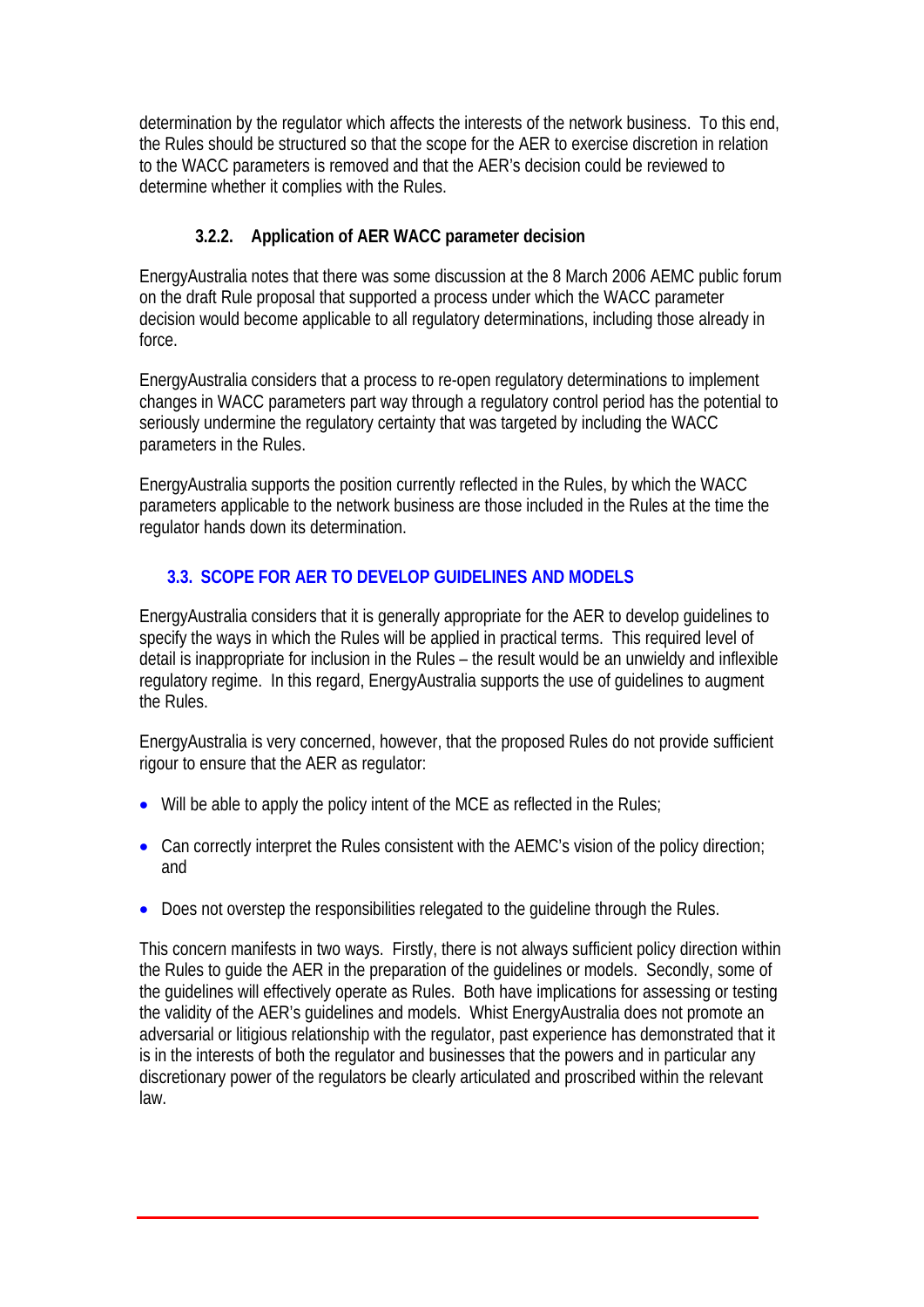## **3.3.1. Policy limits for Guidelines**

<span id="page-13-0"></span>An example of these concerns is the guidelines to be prepared by the AER in relation to revenue proposals. Clause 6.12.1(c) requires that the TNSP's revenue proposal must comply with the requirements of all guidelines made by the AER. The Commission's Rule proposal report (at page 40) implies that the revenue proposal guidelines to be prepared by the AER will be confined to information requirements, but this is not borne out by the wording of the rule. Clause 6.1.2(1)(c) clearly requires that a TNSP's revenue proposal "comply with the requirements of … guidelines made for that purpose by the AER".

Whilst clause 6.1.2.2 sets out the matters which must be specified in the guidelines, it does not in any way limit the matters which can constitute "requirements" or provide policy scope for such requirements. This leaves significant discretion for the AER to determine "requirements" which may not be contemplated or supported by the Rules. The Rules do not even contain a general requirement that the guidelines relate to or address matters which the AER reasonably believes are required to ensure that revenue proposals meet the requirements of the Rules. This would make it very difficult to bring the AER to account should it make guidelines which go beyond that which might reasonably be expected to support a revenue proposal. To address this, it is essential that the Rules provide some indication of the matters which can be the subject of the guidelines.

Similar concerns do not arise in relation to the Model for the roll forward of the regulatory asset base (clause 6.2.3(b), the Service Target Performance Scheme (clause 6.2.10) and the Cost Allocation Guidelines (clause 6.21(b) to be prepared by the AER. The relevant provisions of the proposed Rule are either very specific about the content or contain appropriate direction and principles against which the resulting model or guideline can be assessed. However the provisions in relation to the Post Tax Revenue Model (clause 6.2.1) and the efficiency benefit sharing scheme (clause 6.2.8) should either be more prescriptive or contain policy direction and principles against which the model and scheme can be assessed.

## **3.3.2. Status of Models and Guidelines**

The proposed rule confers power upon the AER to prepare models, schemes and guidelines which will significantly impact upon the revenue proposals and their outcomes. To varying degrees the models, schemes and guidelines will operate as an extension of the Rules and go beyond "fleshing out" the Rules.

Of particular concern is the mandatory nature of the guidelines to support revenue proposals. Failure to comply with the guidelines will result in the revenue proposal being "non-compliant" and subject to a requirement that it be amended and re-submitted. The mandatory nature of the guidelines means that there are, in effect, Rules made by the AER. This offends one of the fundamental principles of the NEM governance arrangements that the rule-making and regulator functions should remain separate.

Any "guidelines" made by the AER should only be able to operate as a guide to meeting and interpreting the substantial requirements of the Rules. If the guidelines contain or require matters that cannot be referenced back to the requirements of the Rules then they effectively operate as a Rule in their own right, which should only be made by the AEMC. Similar concerns do not arise in relation to the cost allocation guidelines to be prepared by the AER under clause 6.21(b). The obligation upon a TNSP is to ensure that its cost allocation methodology gives effect to and is consistent with the Cost Allocation Guidelines,.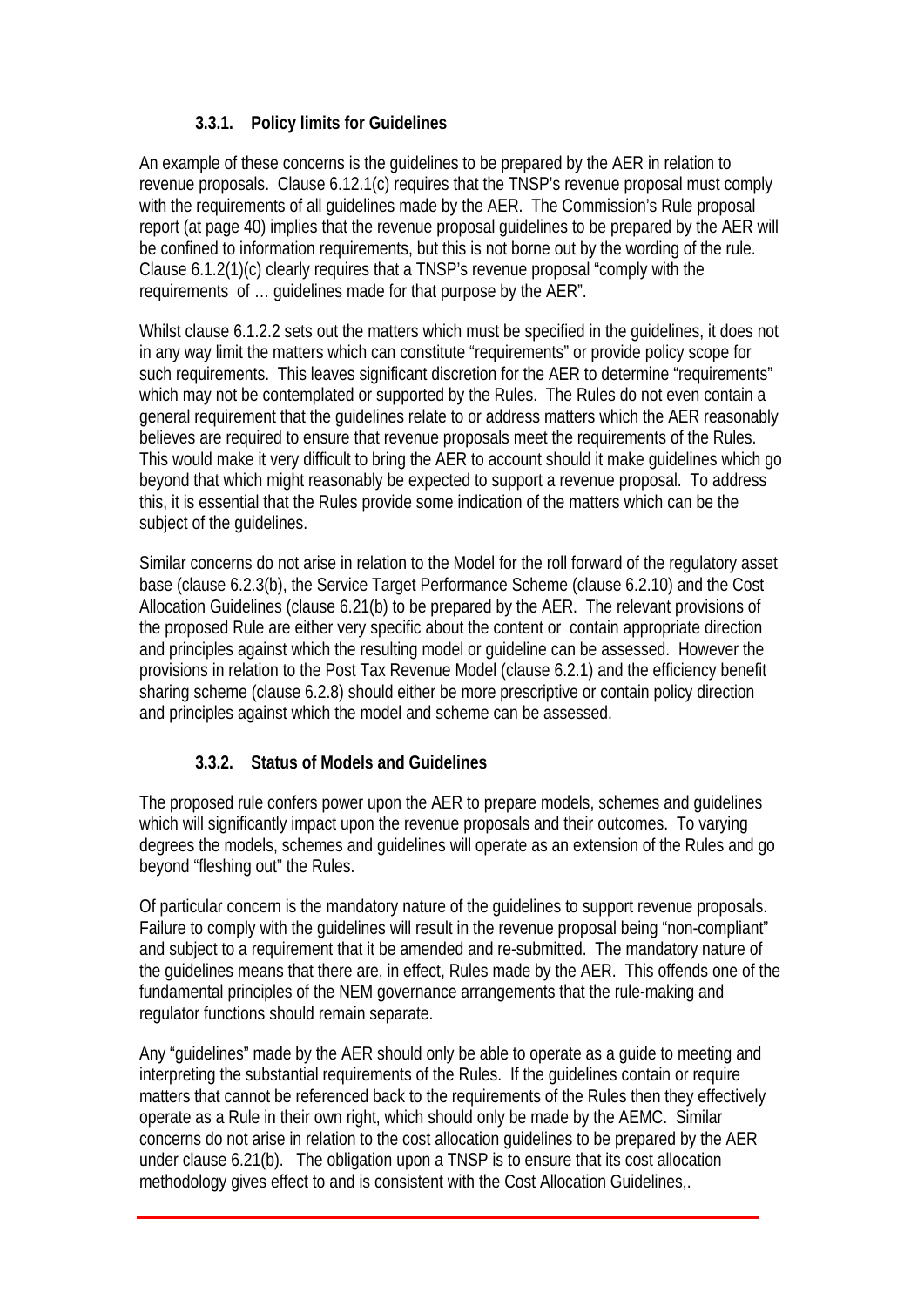<span id="page-14-0"></span>Similar concerns do, however, arise in relation to the various models and schemes which must be prepared by the AER. These models and schemes will be mandatory in that TNSPs will be obliged to them.

If it is determined that the AER should have the power to make mandatory "guidelines", models and schemes, then there must be either a readily available mechanism for them to be reviewed or a mechanism by which the guidelines are considered and approved by the AEMC as authorised by the Rules. EnergyAustralia suggests that the guidelines, models and schemes developed by the AER should be subject to a review and approval by the AEMC to ensure the guidelines are consistent with the Rules they are designed to implement, and do not overstep the regulatory boundaries established by those Rules.

#### **3.4. INFORMATION REQUIREMENTS**

The MCE Consultation Paper on a National Framework for Energy Distribution and Retail Regulation proposes the following principles for information disclosure should be reflected in the NEL/NGL:

*(a) the Rules should require that network businesses collect, compile and provide to the AER information that the AER reasonably requires for the purposes of its regulatory functions; and* 

<span id="page-14-1"></span>*(b) the Rules should:* 

*(i) provide that the AER should develop standard, national Statements of Requirements for Ringfencing, which should be consistent between electricity and gas businesses;* 

*(ii) the Statement of Requirements should cover ringfencing between regulated and non-regulated activities, and between different regulated activities; and* 

*(iii) set out the circumstances in which the Statement of Requirements for Ringfencing apply.* 

*(c) the Rules should:* 

*(i) provide that the AER can develop standard national Statements of Requirements for Regulatory Accounts, consistent across electricity and gas businesses; and* 

*(ii) set out the circumstances in which the Statement of Requirements for Regulatory Accounts apply.* 

EnergyAustralia broadly agrees with the above principles.

As a matter of principle, however, EnergyAustralia believes that the Regulator should only require information necessary to meet the following objectives:

- to support the assessment of the business' revenue proposal;
- to monitor compliance with that revenue proposal; and
- general information to collaborate or support the veracity of other information provided.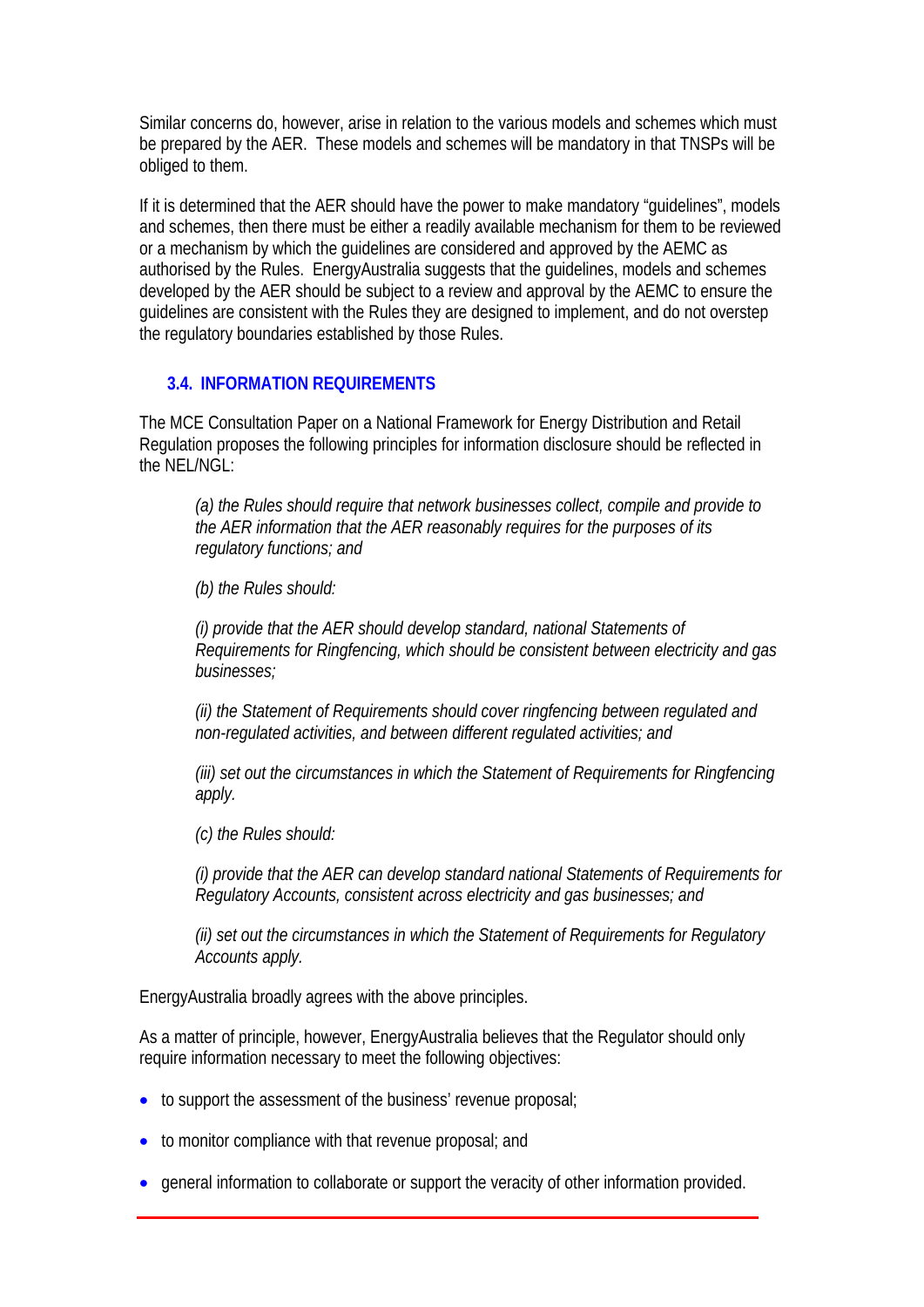In the context of conducting a pricing review, EnergyAustralia has consistently advocated a considered approach to advance planning. In this process the regulator would:

- identify the critical risk areas in the review;
- develop the analytical tools to address those risks, and
- request information from the business required to support that analysis.

EnergyAustralia supports the process by which the Regulator is required to set out its framework and approach in advance of the review. However, EnergyAustralia has concerns about the propensity for regulators to issue "ad hoc" information requirements that are poorly targeted for the analysis to be undertaken as part of the review process, and the administrative burden these information requests place on the regulated business.

This issue was recently highlighted in the appeal of Alinta Network Services Pty Ltd ("ANS") against an information request by the Essential Services Commission, Victoria ("ESC")<sup>[4](#page-15-0)</sup>. In that appeal, the Essential Services Commission Appeal Panel stated:

*"[The Appeal Panel] is satisfied that the ESC Notice encompasses a requirement to identify and produce many thousands of documents in different forms in different locations. This would impose an unreasonable burden on ANS. The Appeal Panel is satisfied it would take an unreasonably long time to comply with this request. …* 

*The Appeal Panel noted that the ESC had not developed any estimate of the likely time needed to produce the documents required nor had it made any enquiries of ANS as to the number of documents and time required to produce them."* 

The scope for unplanned information requests may reduce the perceived need for planning discipline in the conduct of the review and encourage the Regulator to conduct its analysis in an unstructured, scatological approach. EnergyAustralia is firmly of the view that a well planned, structured approach to the analysis is critical to enabling the Regulator to cope with the workload, and also to ensure consistency of treatment across regulated businesses. Recognising the AER's potential mandate to regulate approximately 40 regulated network businesses, the AER will have no option other than to specify and standardise its information requirements as much as possible if it is to conduct its functions in an efficient and effective manner.

Consistent with this view, EnergyAustralia objects to the notion that "the Rules should permit (but not require) the AER to issue Statements of Requirements in relation to other reporting requirements, where such reporting is reasonably required for the purposes of the AER's regulatory functions". In EnergyAustralia's view, this "open-ended" scope for the Regulator to demand information simply paves the way for intrusive micro-management of the business on the part of the Regulator.

Review of the Electricity Transmission Revenue and Pricing Rules 10

 $\overline{a}$ 

<span id="page-15-0"></span><sup>&</sup>lt;sup>4</sup> Essential Services Commission Appeal Panel Reference E2/2005, In The Matter Of The Electricity Price Determination 2006-2010 In Respect Of United Energy Distribution Pty Ltd And In The Matter Of The Essential Services Commission Act 2001 Victoria and in The Matter Of An Appeal By Alinta Network Services Pty Ltd, Published on the Victorian Civil and Administrative Tribunal website.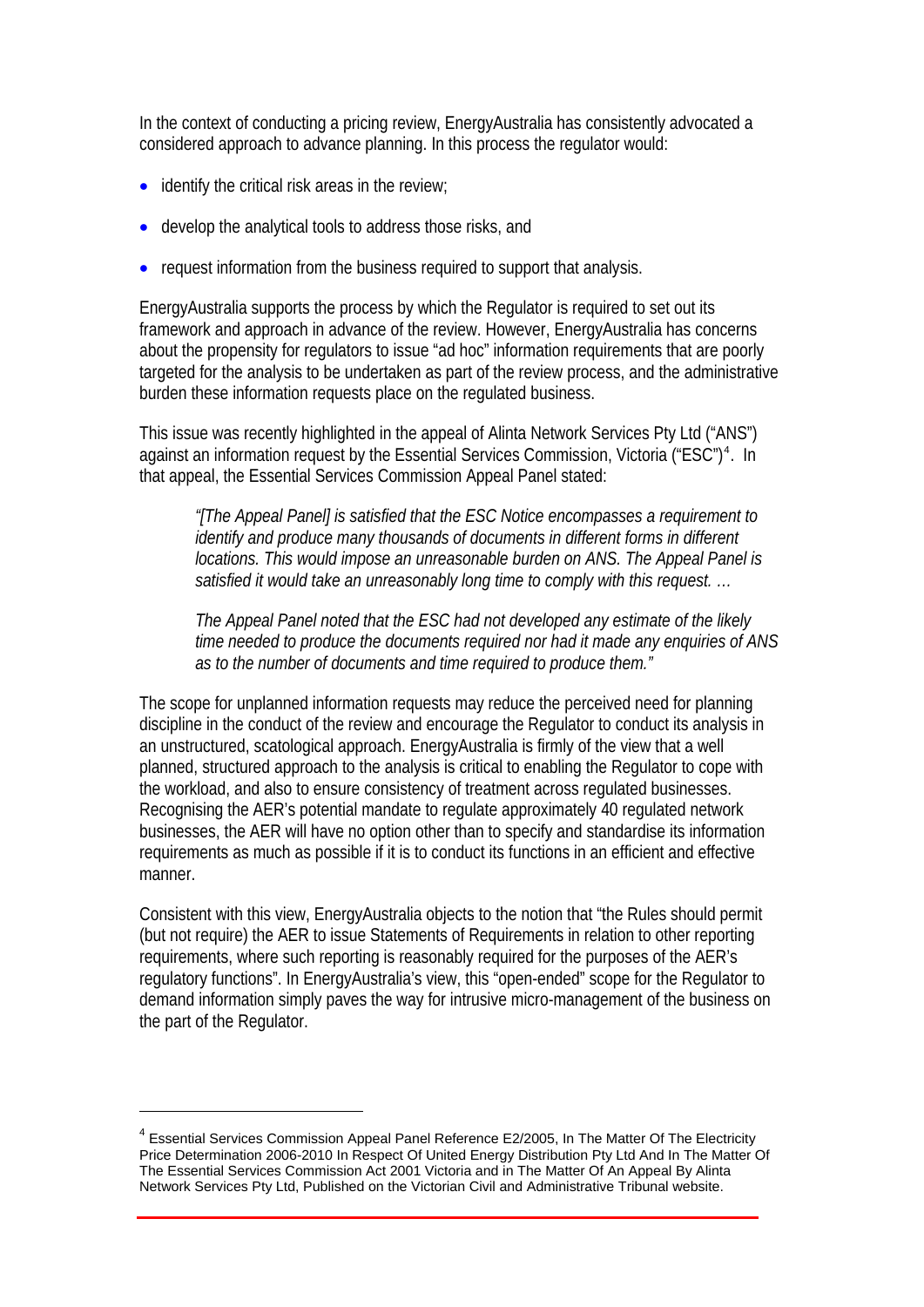<span id="page-16-0"></span>EnergyAustralia also believes that information must be relevant to the purpose required. In this regard, EnergyAustralia believes that the Regulator should be required to disclose the purpose of the information in order that the business can ensure the information provided meets the Regulator's requirements in the appropriate level of detail. Linking the information requirements to the review process, as discussed above, would accomplish this objective.

Also, in recognising the "unreasonable burden" that can be placed on a business in responding to information requests,<sup>[5](#page-16-1)</sup> and where the principles allow the Regulator to demand information that it believes it "reasonably requires", there must be scope for review of the Regulator's demands for this information. This will be particularly important where the Regulator can impose penalties for failure to provide the information requested.

Further guidance also needs to be provided in the Rules relating to when the AER is able to publish information. The Rules should include an obligation on the regulator to demonstrate how the public disclosure of the information would lead to the attainment of the AER's obligations under the Rules, and that the business is not commercially disadvantaged by its public release.

## **3.4.1. Extent of information provided should be incumbent on the TNSP**

EnergyAustralia is firmly of the view that the extent of information provided must reflect the complexity and materiality of the issue being assessed. Where an issue is non-controversial and not material, there should be scope for the TNSP to provide a less demanding (and less intrusive) breadth and depth of information.

For example, the Schedule 6.9 information requirements require the TNSP to file a certification, by an independent and appropriately qualified expert, that the assumptions underpinning the capital and operating expenditure forecasts, as well as the forecasts themselves, are reasonable. In EnergyAustralia's view, it is incumbent on the business filing the revenue proposal to support its case. If the TNSP does not believe it is necessary to engage an independent and appropriately qualified expert to certify the reasonableness of its assumptions and capital and operating expenditure forecasts, it should not be the role of the Rules to require it to do so.

In addition, EnergyAustralia considers that it is unnecessary for the Rules to require the businesses to provide, in relation to capital expenditure [S6.9.1(e) and (f)] and in relation to operating expenditure [S6.9.1(f) and (g)], "a certification of the reasonableness of the key assumptions by an independent and appropriately qualified expert" and "a certification of the reasonableness of the [capital/operating] expenditure forecasts by an independent and appropriately qualified expert".

EnergyAustralia questions the usefulness of such requirements. Indeed, such certifications would not be necessary if the Rules specified the criteria against which the AER would be required to assess the reasonableness of the revenue proposal.

Moreover, EnergyAustralia objects to the requirement for the TNSP to engage such an independent review in the absence of any obligation on the part of the regulator to accept the views of the independent expert.

Review of the Electricity Transmission Revenue and Pricing Rules 11

<span id="page-16-1"></span> $^5$  ibid

 $\overline{a}$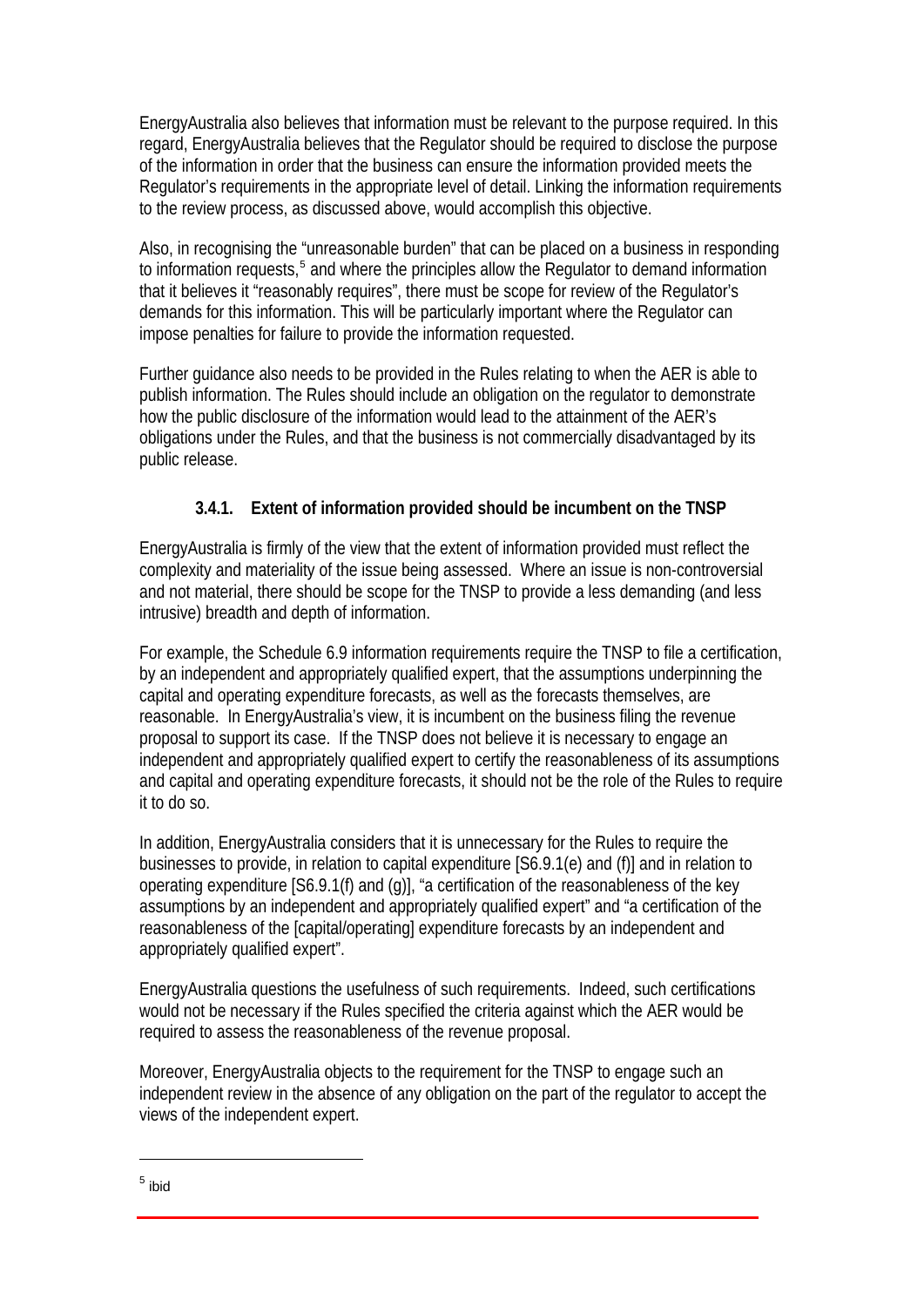## **3.4.2. Requirements must be responsive to analysis program**

<span id="page-17-0"></span>As noted above, EnergyAustralia believes regulators should be obliged to articulate their information requirements, and to not rely on a "shotgun" approach to obtaining information. Given that information requests impose costs on the TNSP in gathering, distilling and analysis, the regulator should bear a responsibility to ensure that information requested is earmarked for a specific purpose. To this end, EnergyAustralia suggests that the information requirements (whether in the Rules or in a guideline) should be the result of a detailed investigation planning process to be undertaken by the regulator, which should include:

- A risk-based assessment of the key areas for focus of the regulatory analysis, focusing on the risks of error and the consequence of error;
- A work program detailing the approach and analysis required to address those risks; and
- A schedule of the specific information required to undertake that analysis.

EnergyAustralia is of the view that, until such time as the detailed work program development has been undertaken by the regulator, it is inappropriate to codify the information requirements in the Rules.

## **3.4.3. Information sharing and disclosure**

EnergyAustralia has consistently argued that information provided to regulators for regulatory analysis has been subject to considerable distillation and analysis prior to being provided. As such, it is generally only relevant to the focused question for which it was prepared.

For example, system wide load growth forecast information is useful for a transmission tariff determination. However, this information may not be helpful to the regulator in assessing the reasonableness of the TNSP's capital expenditure forecast – the capital expenditure requirements are driven by a combination of a number of factors, including geographical load growth, system configuration and asset condition.

EnergyAustralia therefore continues to be concerned about the scope for regulatory agencies to share information. This presents the real risk that information provided to one agency for a particular purpose could be used by another agency for another purpose to which the information is not suited. The results of a regulatory analysis conducted using inappropriate information has the potential to have a detrimental effect on the business.

This concern adds additional depth to EnergyAustralia's recommendation that any information requirements related to regulatory analysis must be targeted to be useful to that analysis.

EnergyAustralia is also concerned that the information collection and disclosure powers of the AER under clauses 6.19 and 6.20 are not confined to the economic regulatory functions of the AER. The obligations upon a TNSP to provide information should be confined to the certified annual statements and any additional information required by the AER to enable it to perform its economic regulatory functions under Chapters 5 and 6 of the Rules. Where the AER requests any additional information, it must specify how the information is required to enable it to carry out its economic regulatory functions.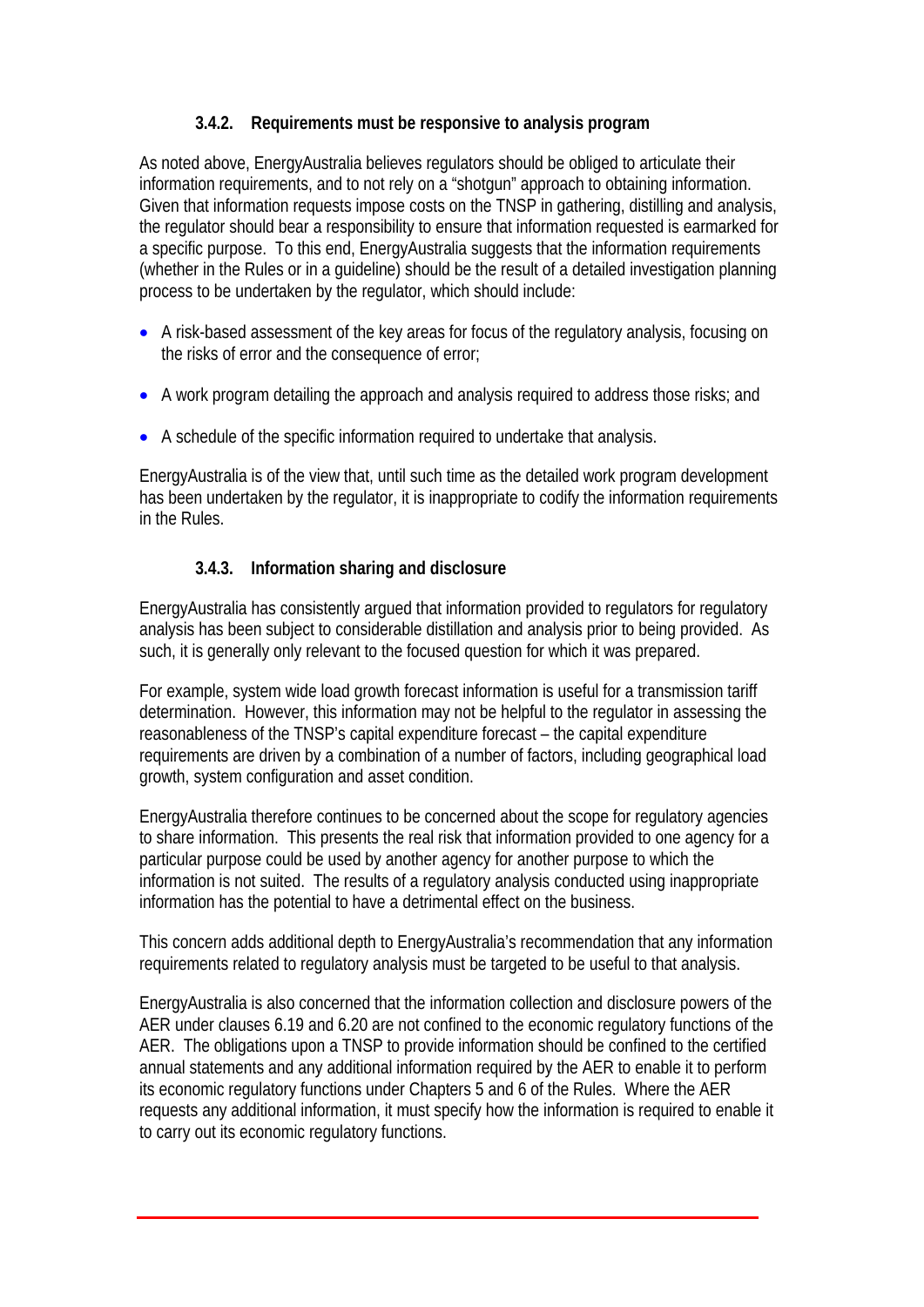<span id="page-18-0"></span>Similarly the power of the AER to disclose information, usually through one of its publications, must be confined to purposes related to carrying out its economic regulatory functions. Currently the Rules provide for the AER to disclose such information, deemed to be confidential under the Rules, against the wishes of the TNSP. This should only be allowed to occur where the disclosure or publication clearly supports and identifiable economic regulatory function.

Currently the provisions are cast far too broadly, partly because when the Code was converted to Rules, the references to the ACCC functions under the Code were merely carried over to refer to the AER's functions under the Rules, without full regard being had to the fact that the AER has a much broader range of functions under the Rules.

#### **3.5. PROPOSE/RESPOND MODEL**

<span id="page-18-1"></span>EnergyAustralia is an avid supporter of a genuine "propose/respond" model. Under this model, the business bears a responsibility to propose a revenue and price proposal that is consistent with the Rules and the NEM objective. Also under this model, it is the responsibility of the regulator to assess that proposal and, where it finds the proposal to comply with the Rules and the NEM objective, to approve it.

EnergyAustralia's review of the proposed Rule indicates that, while some processes for the conduct of the regulatory review have been amended to follow a "propose/respond" model, the fundamentals of the process have not changed. While the model has clearly been revised from the "submit/determine" model currently in the Rules, it could now be better characterised as a "propose/determine" model.

In particular, EnergyAustralia notes the continued reference of the Rules for the regulator to "determine" outcomes rather than in terms of accepting a revenue proposal or revised revenue proposal. Of note, the language of section 6.11 is still couched in terms of the AER:

*… making a determination … that specifies … the total revenue cap … the maximum allowed revenue* 

The genuine propose/respond model is reflected in S2.16 *et seq* of the National Gas Code:

*"… the Relevant Regulator must issue a final decision that: … approves the Access Arrangement …; or does not approve the Access Arrangement …".* 

Sections 4.12, 4.17 and 4.21 of the WA Electricity Access Code are also couched in terms of "a decision to approve" the proposed access arrangement.

## **3.5.1. Obligation to accept**

The key element missing from the model proposed in the draft Rules is an obligation on the regulator to accept a TNSP's proposal that complies with the Rules and the NEM objective. This was most clearly articulated by Cooper J in *[Application by GasNet Australia \(Operations\)](http://www.austlii.edu.au/au/cases/cth/ACompT/2003/6.html)  [Pty Ltd \[2003\]](http://www.austlii.edu.au/au/cases/cth/ACompT/2003/6.html)* ACompT 6 (23 December 2003):[6](#page-18-2)

Review of the Electricity Transmission Revenue and Pricing Rules 13

 $\overline{a}$ 

<span id="page-18-2"></span><sup>6</sup> <http://www.austlii.edu.au/au/cases/cth/ACompT/2003/6.html>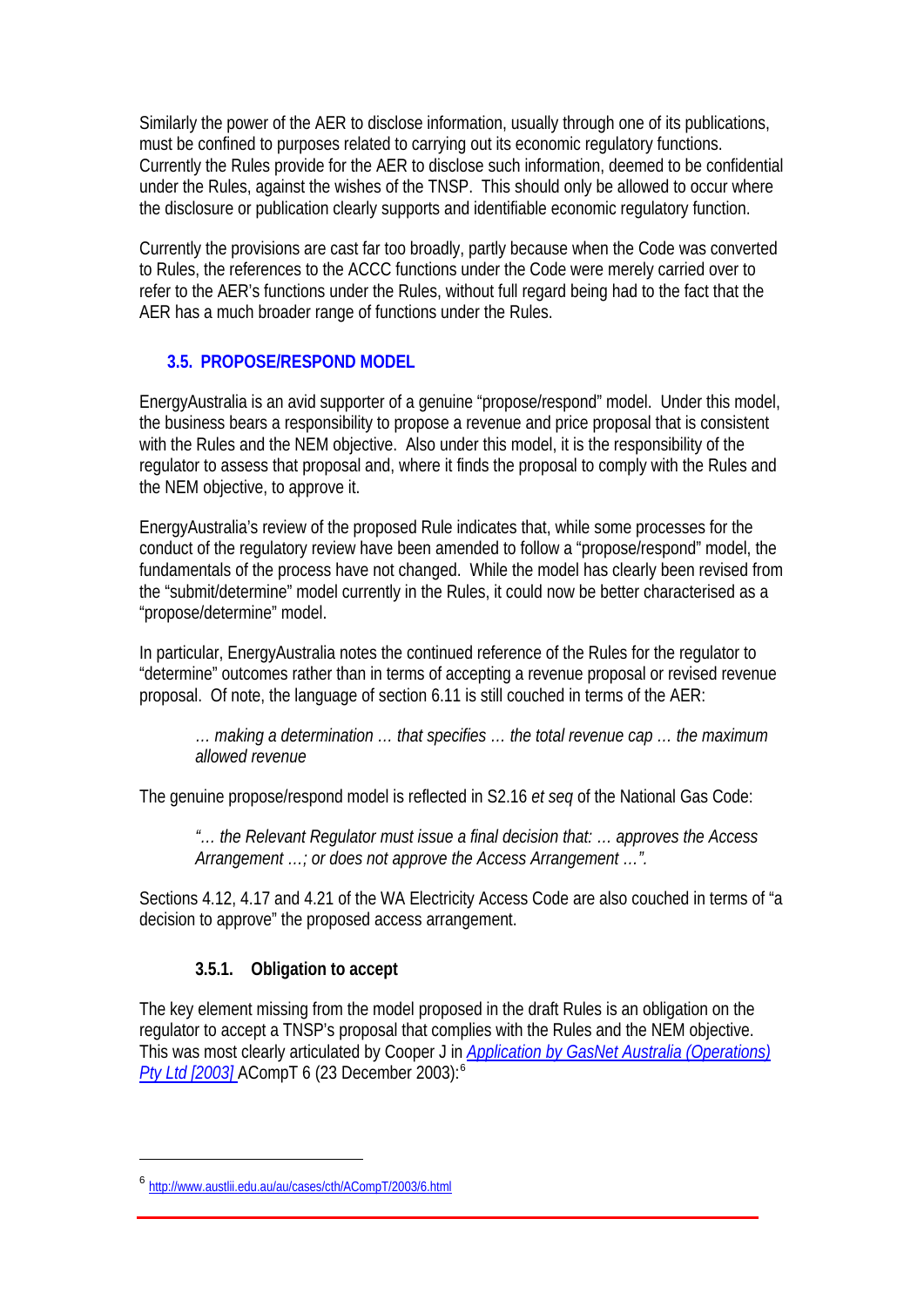*'However, where there are no conflicts or tensions in the application of the Reference Tariff Principles, and where the AA [Access Arrangement] proposed by the Service Provider falls within the range of choice reasonably open and consistent with Reference Tariff Principles, it is beyond the power of the Relevant Regulator not to approve the proposed AA simply because it prefers a different AA which it believes would better achieve the Relevant Regulator's understanding of the statutory objectives of the Law. [emphasis added]"* 

In the proposed Rules, the obligation on the regulator to accept a compliant proposal is considerably less rigorous:

- The regulator is only obliged to accept the TNSP's forecast of capital expenditure if *"the total of the forecast capital expenditure for the regulatory control period … is determined by the AER to be a reasonable estimate of the Transmission Network Service Provider's required capital expenditure for the regulatory control period"* [6.2.6(b)(3)]
- The regulator is only obliged to accept the TNSP's forecast of operating expenditure if *"the total of the forecast operating expenditure for the regulatory control period … is determined by the AER to be a reasonable estimate of the Transmission Network Service Provider's required operating expenditure for the regulatory control period"* [6.2.7(b)(2)]

In summary, then, the only requirement is for the regulator to accept a proposal it finds to be "reasonable". In EnergyAustralia's view, this represents only a marginal improvement on the "submit / determine" model currently in place in the Rules. Whilst the regulator's assessment of the "reasonableness" of the proposal must be considered by the AER "taking into account" a number of issues specified in 6.2.6(3) and 6.2.7(b)(2), the proposed Rules provide no criteria against which "reasonableness" can be assessed. Consequently this leaves significant discretion and scope for a "black box" approach to the issue of reasonableness. Moreover these factors do not aid the TNSP in preparing its revenue proposal to provide information to the regulator to give comfort that the forecast capital and operating costs are indeed "reasonable".

EnergyAustralia submits that the "propose/respond" model contained in the proposed Rules will not operate as the Commission intends unless a clear and definitive set of criteria against which the AER must assess the TNSP's capital and operating expenditure forecasts, and clear guidance on the circumstances under which the AER may reject the revenue proposal are included.

In this regard, EnergyAustralia considers that considerable guidance can be drawn from the relevant sections of the Western Australia Electricity Access Code, as follows:

*Criteria for approval of a proposed access arrangement* 

*4.28 Subject to section 4.32, when making a draft decision, final decision or further final decision, the Authority must determine whether a proposed access arrangement meets the Code objective and the requirements set out in Chapter 5 (and Chapter 9, if applicable) and:* 

Review of the Electricity Transmission Revenue and Pricing Rules 14

*(a) if the Authority considers that:*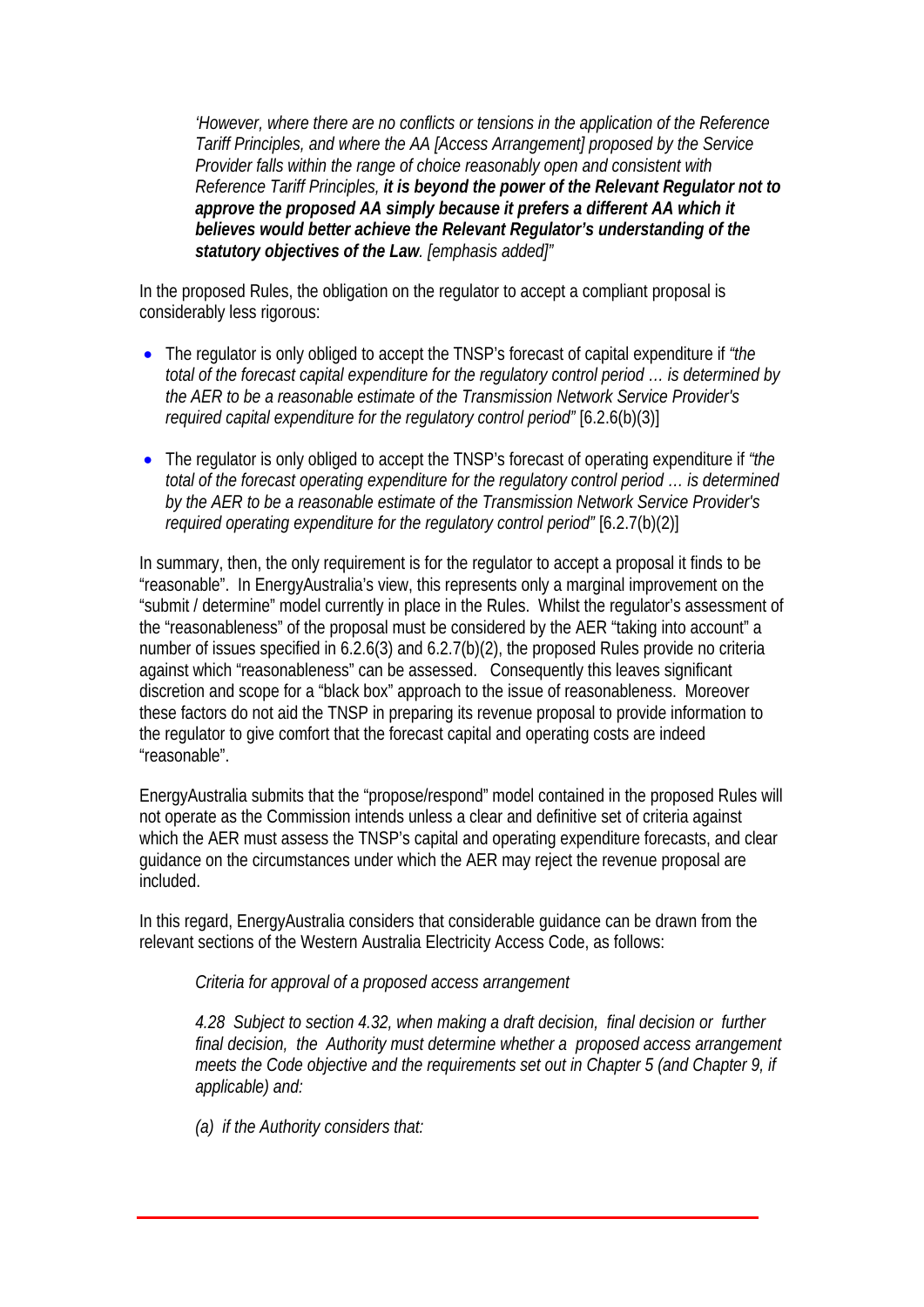<span id="page-20-0"></span>*(i) the Code objective and the requirements set out in Chapter 5 (and Chapter 9, if applicable) are satisfied - it must approve the proposed access arrangement; and* 

*(ii) the Code objective or a requirement set out in Chapter 5 (or Chapter 9, if applicable) is not satisfied - it must not approve the proposed access arrangement;* 

*and* 

*(b) to avoid doubt, if the Authority considers that the Code objective and the requirements set out in Chapter 5 (and Chapter 9, if applicable) are satisfied, it must not refuse to approve the proposed access arrangement on the ground that another form of access arrangement might better or more effectively satisfy the Code objective and the requirements set out in Chapter 5 (and Chapter 9, if applicable).* 

*{Note: The effect of section 4.28 is to make the Authority's decision in relation to a proposed access arrangement a "pass or fail" assessment. The intention is that, if a proposed access arrangement meets the Code objective and the requirements set out in Chapter 5 (and Chapter 9, if applicable), the Authority should not refuse to approve it simply because the Authority considers that some other form of access arrangement might be even better, or more effective, at meeting the Code objective and the requirements set out in Chapter 5 (and Chapter 9, if applicable).}* 

*4.29 The Authority:* 

*(a) must not approve a proposed access arrangement which omits something listed in section 5.1; and* 

*(b) may in its discretion approve a proposed access arrangement containing something not listed in section 5.1; and* 

*(c) must not refuse to approve a proposed access arrangement on the ground that it omits something not listed in section 5.1.* 

EnergyAustralia considers that the integrity of the "propose/respond" model espoused in the draft Rules would be strengthened by clear guidance on the grounds under which the regulator may refuse to accept the forecasts of capital and operating expenditure and the revenue proposal in general, and a requirement for the regulator to provide clear reasons for doing so.

#### **3.5.2. Process timelines**

EnergyAustralia supports the inclusion of time frames for decision-making in the "propose/respond" processes in the draft Rule. However, EnergyAustralia believes that there is significant work that needs to be done in order for that time frame to be executed.

In particular, EnergyAustralia is keen to ensure that the regulated businesses have sufficient time to prepare their information systems and processes to develop the information required by the regulator to satisfy itself to accept the revenue proposal.

The proposed timetable is reasonable so long as the information requirements are sufficiently well defined in order for a complete revenue proposal to be filed in the first instance. To the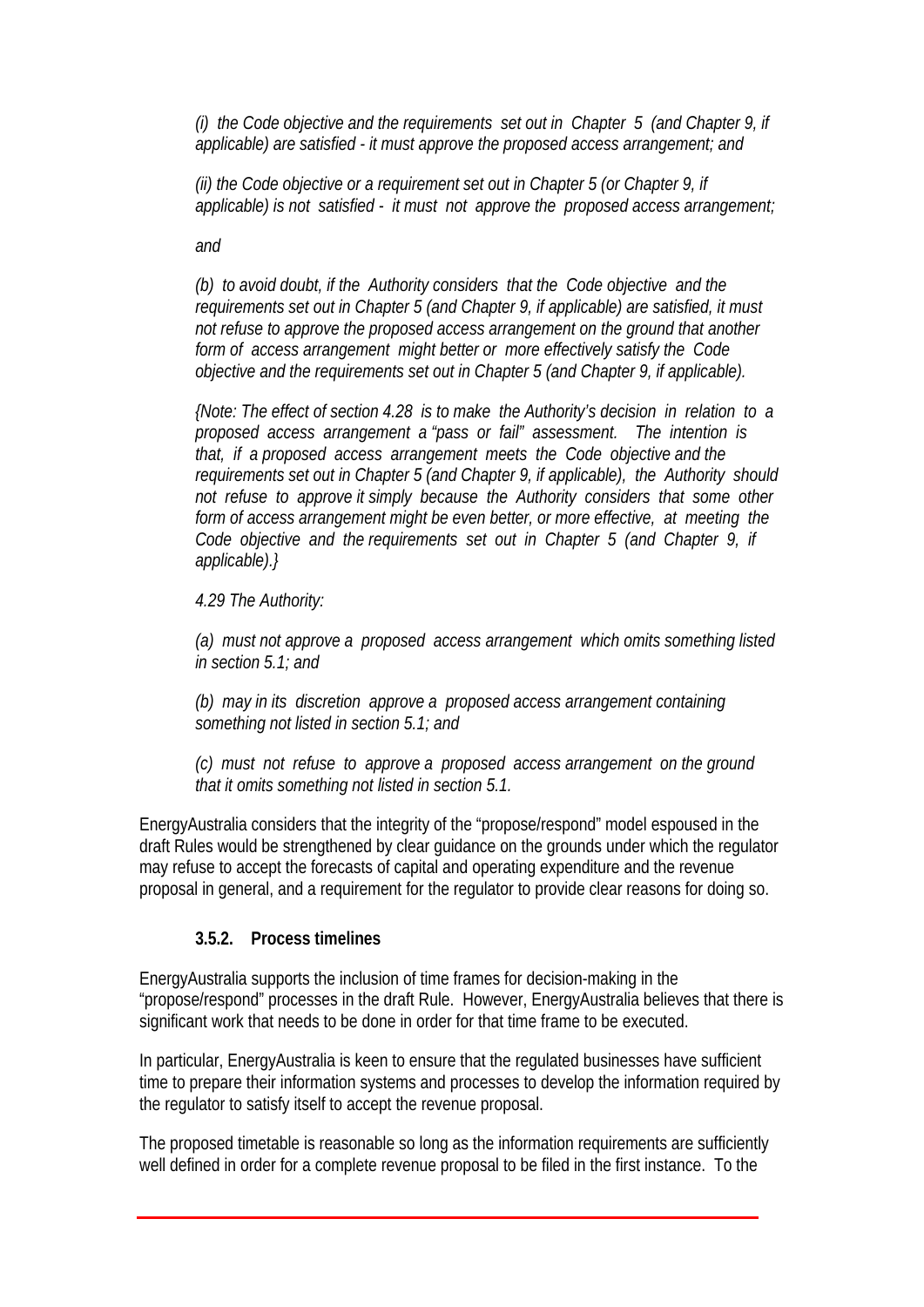extent the information requirements are incomplete or ambiguous, the process will suffer delays and the timetable will not be able to be met.

As confirmed by the AER's recently released document "*Gas and Electricity Distribution Regulatory Guidelines Scoping Paper - March 2006*", EnergyAustralia will be one of the first businesses scheduled to be regulated by the AER under the new Rules (both for transmission and distribution). The following Table 1 has been reproduced from that document.

| State, Regulator: Regulated Business(es)                                     |                         | 哈哈 | 288                                  | <b>PRI</b>             | <b>PR</b>      | $\delta^{\rm S}$ | $\phi^{\rm s}$        | $\hat{\phi}$                                   | $\hat{\mathcal{S}}$ | $\hat{\mathcal{S}}$ | 2012 | 2015 | 286 |
|------------------------------------------------------------------------------|-------------------------|----|--------------------------------------|------------------------|----------------|------------------|-----------------------|------------------------------------------------|---------------------|---------------------|------|------|-----|
|                                                                              | Number of               |    |                                      |                        |                |                  |                       |                                                |                     |                     |      |      |     |
| <b>Electricity Distribution</b>                                              | networks                |    |                                      |                        |                |                  |                       |                                                |                     |                     |      |      |     |
| <b>ACT. ICRC: ActewAGL</b>                                                   | $\mathbf{1}$            |    |                                      |                        |                | $\mathbf{1}$     |                       |                                                |                     |                     |      |      |     |
| NSW, IPART: Country Energy; Integral Energy; Energy Australia                | $\overline{\mathbf{3}}$ |    |                                      |                        |                | ବ                |                       |                                                |                     |                     |      |      |     |
| OLD, OCA: Energex; Ergon                                                     | $\,2\,$                 |    |                                      |                        |                |                  | $\binom{2}{3}$        |                                                |                     |                     |      |      |     |
| VIC, ESC: SPAusnet; AGLE; CitiPower; Powercor; United Energy                 | 5                       |    |                                      |                        |                |                  | $\binom{5}{ }$        |                                                |                     |                     |      |      |     |
| SA, ESCOSA: ETSA Utilities                                                   | $\mathbf{1}$            |    |                                      |                        |                |                  | $^{\left( 1\right) }$ |                                                |                     |                     |      |      |     |
| TAS, OTTER: Aurora                                                           | $\mathbf{1}$            |    |                                      |                        | V              |                  |                       |                                                |                     |                     |      |      |     |
| <b>Gas Distribution</b>                                                      |                         |    |                                      |                        |                |                  |                       |                                                |                     |                     |      |      |     |
| <b>ACT. ICRC: ActewAGL</b>                                                   | $\mathbf{1}$            |    |                                      |                        |                |                  | $\left[ 1 \right]$    |                                                |                     |                     |      |      |     |
| NSW, IPART: AGL Gas Networks                                                 | $\mathbf{1}$            |    |                                      |                        |                |                  | 7                     |                                                |                     |                     |      |      |     |
| NSW, IPART: Country Energy Gas                                               | $\,1\,$                 |    |                                      |                        |                |                  | ΄1.                   |                                                |                     |                     |      |      |     |
| QLD, QCA: Energex; Envestra                                                  | $\,2\,$                 |    |                                      |                        |                |                  |                       | $\binom{2}{}$                                  |                     |                     |      |      |     |
| VIC, ESC: SPAusnet: Envestra: Multinet Gas                                   | $\overline{3}$          |    |                                      |                        | $\mathbf{a}$   |                  |                       |                                                |                     |                     |      |      |     |
| SA, ESCOSA: Envestra                                                         | $\,1\,$                 |    |                                      |                        |                |                  |                       | $\left( \begin{matrix} 1 \end{matrix} \right)$ |                     |                     |      |      |     |
| <b>Electricity Transmission</b>                                              |                         |    |                                      |                        |                |                  |                       |                                                |                     |                     |      |      |     |
| NSW, AER: Energy Australia                                                   | $\mathbf{1}$            |    |                                      |                        |                | $\mathbf{1}$     |                       |                                                |                     |                     |      |      |     |
| NSW, AER: TransGrid                                                          | $\,1\,$                 |    |                                      |                        |                | า                |                       |                                                |                     |                     |      |      |     |
| OLD. AER: PowerLink                                                          | $\,1\,$                 |    |                                      | ⋒                      |                |                  |                       |                                                |                     |                     |      |      |     |
| VIC, AER: SPAusnet                                                           | $\,1\,$                 |    |                                      |                        | $^{\prime}$ 1) |                  |                       |                                                |                     |                     |      |      |     |
| VIC, AER: VENCorp                                                            | $\mathbf{1}$            |    |                                      |                        | '1             |                  |                       |                                                |                     |                     |      |      |     |
| VIC, AER: Murray Link                                                        | $\,1\,$                 |    |                                      |                        |                |                  |                       |                                                |                     | $\mathbf{1}$        |      |      |     |
| <b>SA, AER: Electranet</b>                                                   | $\mathbf{1}$            |    |                                      |                        | (1)            |                  |                       |                                                |                     |                     |      |      |     |
| TAS, AER: Transend                                                           | $\overline{1}$          |    |                                      |                        |                | ⋒                |                       |                                                |                     |                     |      |      |     |
| Gas transmission pipelines, State, pipeline (pipeline owner/system operator) |                         |    |                                      |                        |                |                  |                       |                                                |                     |                     |      |      |     |
| NSW, Moomba to Sydney Pipeline (APT)                                         | $\,1\,$                 |    |                                      |                        |                |                  | T                     |                                                |                     |                     |      |      |     |
| NSW, Central West Pipeline (APT)                                             | $\mathbf{1}$            |    |                                      |                        |                |                  |                       | $\left( 1\right)$                              |                     |                     |      |      |     |
| NSW, Dubbo to Tamworth (Central Ranges Pipeline)                             | $\,1\,$                 |    | Access arrangements not yet in place |                        |                |                  |                       |                                                |                     |                     |      |      |     |
| QLD, Roma to Brisbane Pipeline (APT)                                         | $\mathbf{1}$            |    |                                      | $\left( 1\right)$      |                |                  |                       |                                                | (1)                 |                     |      |      |     |
| QLD, South West Queensland Pipeline (Epic Energy)                            | $\mathbf{1}$            |    |                                      | $^{\text{\tiny{(1)}}}$ |                |                  |                       |                                                | $\left( 1 \right)$  |                     |      |      |     |
| QLD, Queensland Gas Pipeline (Alinta)                                        |                         |    |                                      |                        |                |                  |                       |                                                |                     |                     |      |      |     |
| QLD, Carpentaria Gas Pipeline (APT)                                          | $\mathbf{1}$            |    |                                      |                        |                |                  |                       |                                                |                     |                     |      |      |     |
| VIC, Transmission network (GasNet)                                           | $\mathbf{1}$            |    |                                      |                        | $\binom{1}{1}$ |                  |                       |                                                |                     | $\left(1\right)$    |      |      |     |
| VIC, Transmission network (VenCorp - system operator)                        | $\mathbf{1}$            |    |                                      |                        | '1             |                  |                       |                                                |                     | $^{\prime}$ 1       |      |      |     |
| SA, Moomba to Adelaide Pipeline (Epic Energy)                                | $\,1\,$                 |    |                                      | (1)                    |                |                  |                       |                                                | $\mathbf{1}$        |                     |      |      |     |
| NT, Armadeus Basin to Darwin Pipeline                                        | $\mathbf{1}$            |    |                                      |                        |                |                  |                       |                                                | Ŧ                   |                     |      |      |     |

|  |  | Table 1: Timing of reviews for gas and electricity businesses |
|--|--|---------------------------------------------------------------|
|  |  |                                                               |

The table assumes a 12 month review for regulatory determinations (shaded grey)and a five year regulatory period (yellow and blue)..

Accordingly, EnergyAustralia is keen to work with the AER to ensure that the necessary information requirements are complete and clearly specified.

The proposed Rule also assumes that the AER will comply with the timelines set out in the Rules and consequently does not provide for the AER not meeting its obligations. There was a significant delay experienced by TransGrid and EnergyAustralia in relation to its current determination, such that a specific derogation was required to ensure the validity of pricing pending the finalisation of the determination and the final determination. In light of this, the Rules should address this possibility and provide for the consequences should the AER not meet its timelines.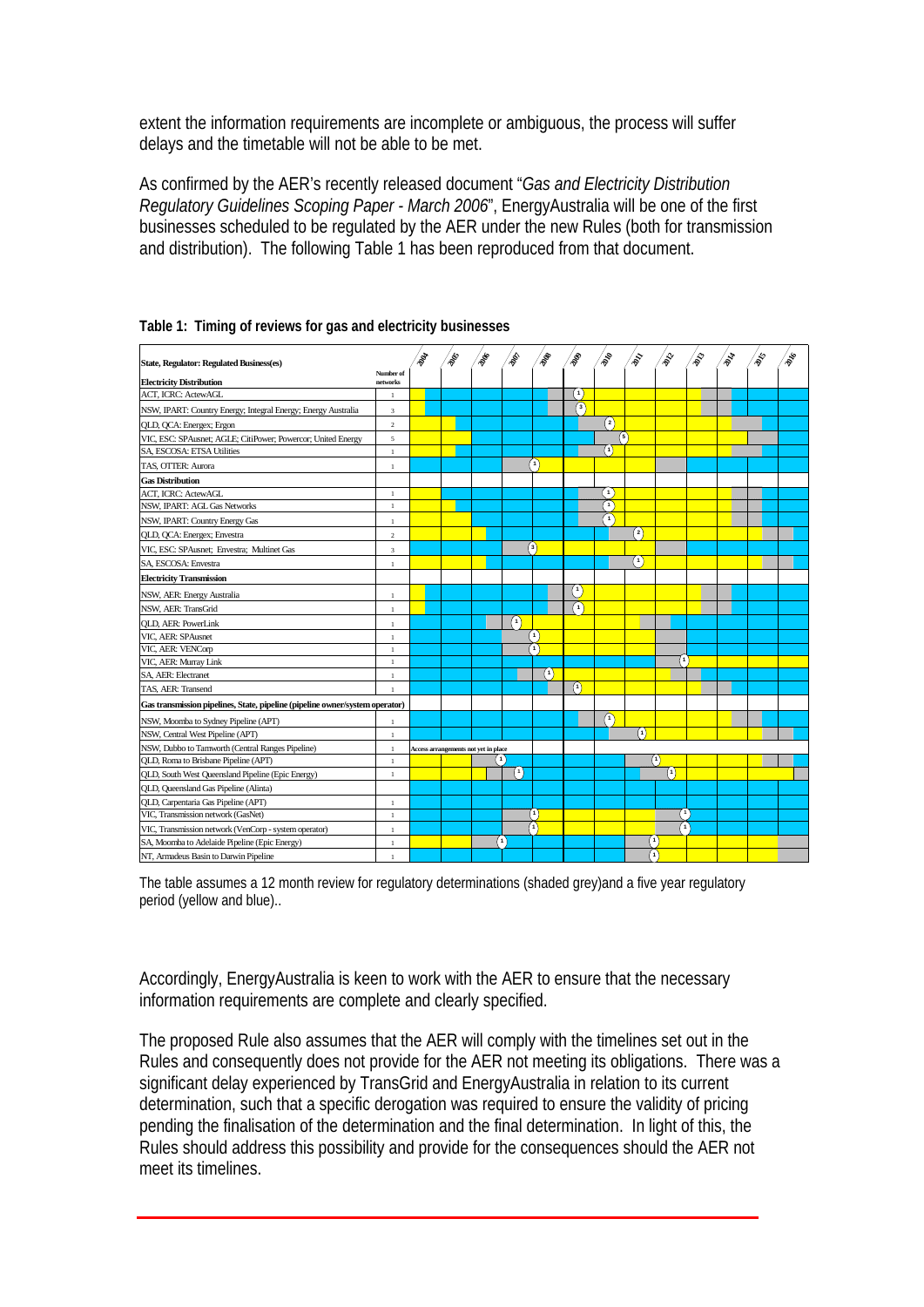## **3.5.3. Requirement to use PTRM**

<span id="page-22-0"></span>In general terms, EnergyAustralia supports the concept of the regulator conducting its assessment of the revenue proposal using a defined and published financial model. EnergyAustralia considers that this will improve transparency and consistency of treatment across TNSPs and thus increase regulatory certainty through precedent over time.

However, consistent with its comments in section [3.3](#page-14-1) on the requirement for the AER to develop guidelines, EnergyAustralia is concerned that the Rules do not provide for any review or oversight of the AER's development or management of the model.

EnergyAustralia considers that the PTRM financial model is a tool by which the regulator conducts its assessment as to whether the business' proposal complies with the Rules. EnergyAustralia is concerned to ensure that the PTRM:

- accurately and fully reflects the Rule provisions; and
- does not, through the mechanics of the model, overstep the responsibility assigned to the AER under the Rules.

EnergyAustralia is concerned that the Rules, as currently drafted, introduce scope for the AER to make quasi-policy decisions by way of requiring certain inputs to the PTRM, or by the treatment afforded to particular items in the PTRM.

To this end, consistent with its comments in section [3.3](#page-14-1) on the requirement for the AER to develop guidelines, EnergyAustralia proposes that the PTRM developed by the AER should be subject to a review to ensure that the structure and mechanical operation of the PTRM accurately implement the policy positions of the MCE and the Rules developed by the AEMC.

#### Impact on information requirements

Schedule 6.9.3(d) and (e) also require the TNSP to calculate its revenue proposal using the PTRM and to provide to the AER all information necessary to populate the PTRM, along with associated detail and explanation. As discussed above, EnergyAustralia supports the use of a published financial model to be used by the regulator in assessing the revenue proposal. However, EnergyAustralia considers that the inclusion of these clauses in Schedule 6.9 considerably broadens the scope of the information demanded by the regulator.

Consistent with its comments on information gathering, EnergyAustralia is of the view that it is in the TNSP's best interests to provide sufficient information to the regulator to give the regulator confidence in approving its revenue proposal. It is therefore not necessary to include the PTRM inputs and related commentary among the information requirements in Schedule 6.9.

## **3.6. COST ALLOCATION**

Subsection 6.21(b) requires the AER to develop cost allocation guidelines relating to the preparation of a TNSP's cost allocation methodology.

Cost allocation is, by its nature, a process requiring considerable judgement. In this respect, EnergyAustralia considers that the scope of any guidelines on cost allocation must allow for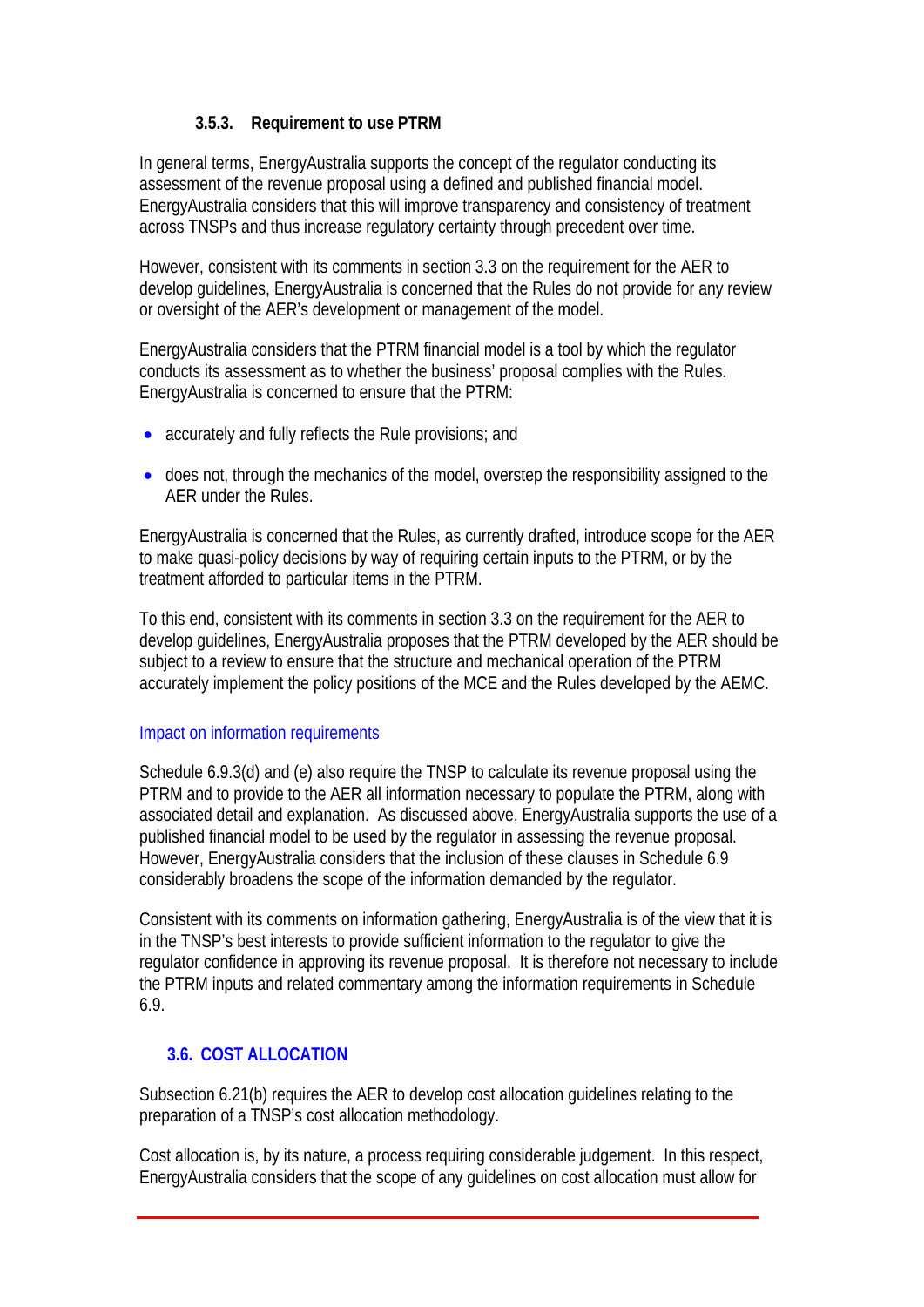differences in record keeping processes within the subject businesses. This suggests a cost allocation guideline would need to be relatively flexible in order to have wide relevance and applicability.

This contrasts with the prescriptive and intrusive requirement in clause 6.21(c)(2) for the AER guideline to specify "the detailed information that is to be included in the Cost Allocation Methodology" and the requirement to submit the cost allocation methodology to the AER for its approval. The AER is also to have powers to amend the cost allocation methodology under clause 6.21(g).

Having reviewed a number of regulatory reporting and cost allocation guidelines, EnergyAustralia takes the view that the approach taken in the National Gas Code is, on balance, the most appropriate. In the National Gas Code, the detailed basis of cost allocation is left to the business to decide, "according to a methodology for allocating costs that is consistent with the principles in section 8.1 and is otherwise fair and reasonable".<sup>[7](#page-23-0)</sup>

EnergyAustralia considers that a straightforward requirement such as this could be written into the Rules, obviating the need for the AER to develop a detailed guideline.

Review of the Electricity Transmission Revenue and Pricing Rules 18

 $\overline{a}$ 

<span id="page-23-0"></span><sup>&</sup>lt;sup>7</sup> National Third Party Access Code for Natural Gas Pipeline Systems, clause 4.1(e)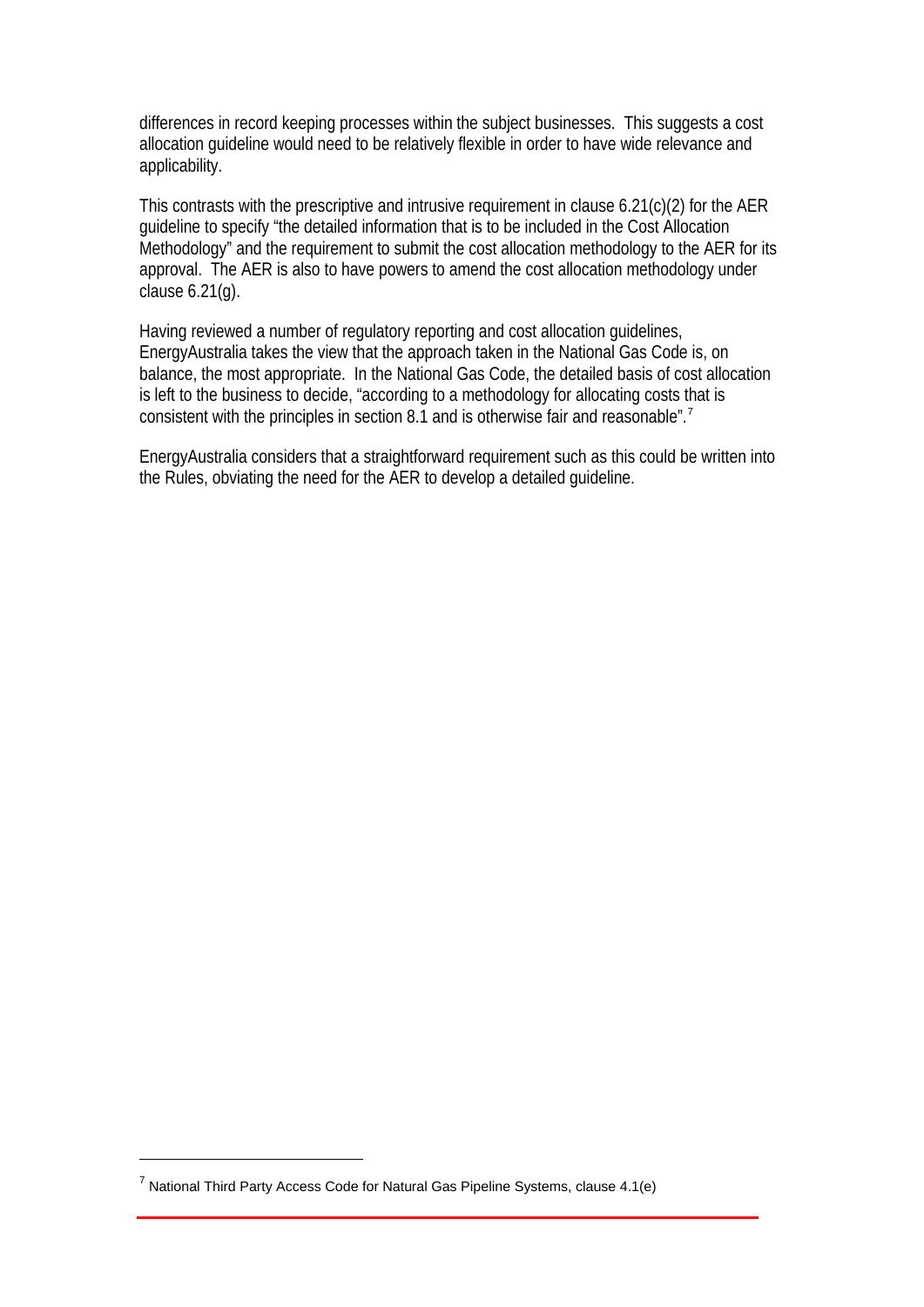# <span id="page-24-0"></span>4. REGULATED REVENUE

#### **4.1. PASS THROUGH MECHANISM**

EnergyAustralia supports the inclusion of a cost pass through mechanism in the Rules and is generally comfortable with the methodology adopted by the AEMC in its draft Rule proposal. This approach provides greater certainty to business to accommodate unforeseen changes that have the potential to materially affect the cost of providing the regulated service.

## **4.1.1. Time to prepare and file application**

Clauses 6.2.14(c) and (e) provide that an application to pass through a significant cost change must be made within 60 days of the change event.

In EnergyAustralia's recent experience in dealing with a Service Standard Event imposed by a change to the NSW government license conditions, the time required to assess the impact of the Event can be significant. In the current case, EnergyAustralia would not have been able to fully assess and cost the implications of the Service Standard Event within the 60 business day requirement. Indeed, even meeting the 90 "working" day deadline under the IPART regime was a significant challenge given the complexity and extensive nature of the event.

EnergyAustralia proposes that the time frame for filing a pass through application be extended to 90 days under the Rules. In the alternative, the network business should be able to avail itself of a 30 day extension where it notifies the regulator that a change event has occurred, the impacts of which are under detailed investigation by the network business.

## **4.1.2. Date of change event**

EnergyAustralia considers that events directly affecting the network business, such as a Service Standard Event, a Terrorism Event, or a Network (Grid) Support Event, would become known to the network business immediately upon their occurrence.

However, it is possible, under the current definitions, for an Event, particularly an Insurance Event or a Tax Change Event to occur, the effects of which are not known to the network business until some time after the event occurs. In these circumstances, the network business should be able to file a pass through application within 90 business days of the date at which it becomes aware that an Event would affect the network with such significance as to qualify as a Pass Through Event.

## **4.1.3. Materiality definition**

The definition of the materiality hurdle for the Pass Through mechanism is included in the Glossary section of the draft Rules. EnergyAustralia applauds the clarity in the materiality definition that the hurdle applies to the change in costs as opposed to the revenue impact of the event. EnergyAustralia considers that this definition could be improved only by specifying that the materiality threshold applies to the change in capital or operating expenditures.

With this additional phrase, the definition would clearly indicate that any required capital and or operating expenditure exceeding 1% of the Maximum Allowed Revenue would "trigger"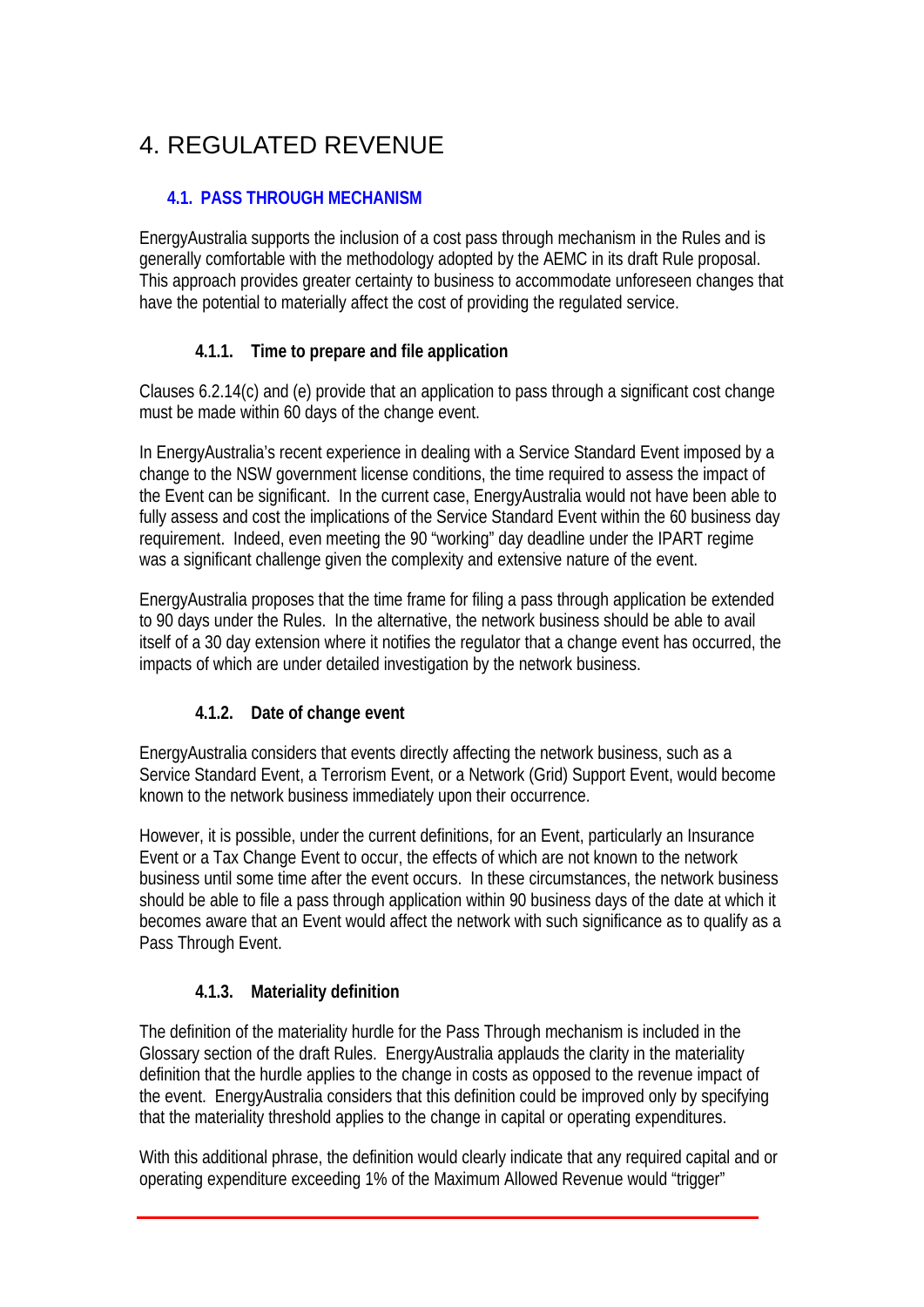<span id="page-25-0"></span>eligibility for a cost pass through. It is an important distinction between the "trigger" (i.e. based on the level of expenditure) and the amount that would actually be passed through (i.e. an adjustment to the allowed revenues for a given year within a regulatory period).

## **4.1.4. Additional Information gathering powers**

It is not clear why the AER would require additional information gathering powers under proposed clause 6.2.14(g) in relation to a negative pass through event. The AER's powers under section 28 of the NEL and the proposed clause 6.19(d) should be more than sufficient.

## **4.2. CAPITAL EXPENDITURE**

 $\overline{a}$ 

## **4.2.1. Low level capex incentive mechanism**

<span id="page-25-1"></span>EnergyAustralia supports the "low-powered" capital expenditure incentive mechanism included in the draft Rules over the contingent projects arrangements and approach to asset roll forward in the ACCC SRP.

In particular, EnergyAustralia supports the change from the SRP in removing the confiscation of the return of capital associated with capital expenditure overspends. This is accomplished through the combination of clauses 6.2.3(c)(4)(i) and (vi). EnergyAustralia has consistently argued that the confiscation of prudently incurred capital expenditure risks deterring necessary capital investment.

# **4.2.2. Reliance on incentive mechanism**

EnergyAustralia considers that there is one critical element absent from the capital expenditure incentive mechanism: scope for the regulator to rely on the incentive mechanism in approving the actual capex spend rather than reliance on an ex-post review.

Subsection 6.2.3(d) enumerates the matters to which the regulator must have regard in rolling forward the capital base under clause 6.2.4(c)(4). However, this section does not appear to give the regulator scope to rely on the incentive mechanism and dispense with the need to undertake an ex-post review of the prudency and efficiency of capital expenditure.

This process was very effective in the context of the ESCV in its 2006 Electricity Distribution Price Review:<sup>[8](#page-25-2)</sup>

*"Accordingly, at the last price review, the Commission used the roll forward method to update the distributors' regulatory asset bases to the start of the 2001-05 regulatory period, and it foreshadowed continuing to adopt this method in the future. It did not identify and remove stranded assets from the asset base and indicated its intention to retain this position in the future.* 

<span id="page-25-2"></span><sup>8</sup> Essential Services Commission Victoria, Electricity Distribution Price Review 2006 *Consultation Paper No. 1: Framework And Approach*, March 2004, pp 29-30.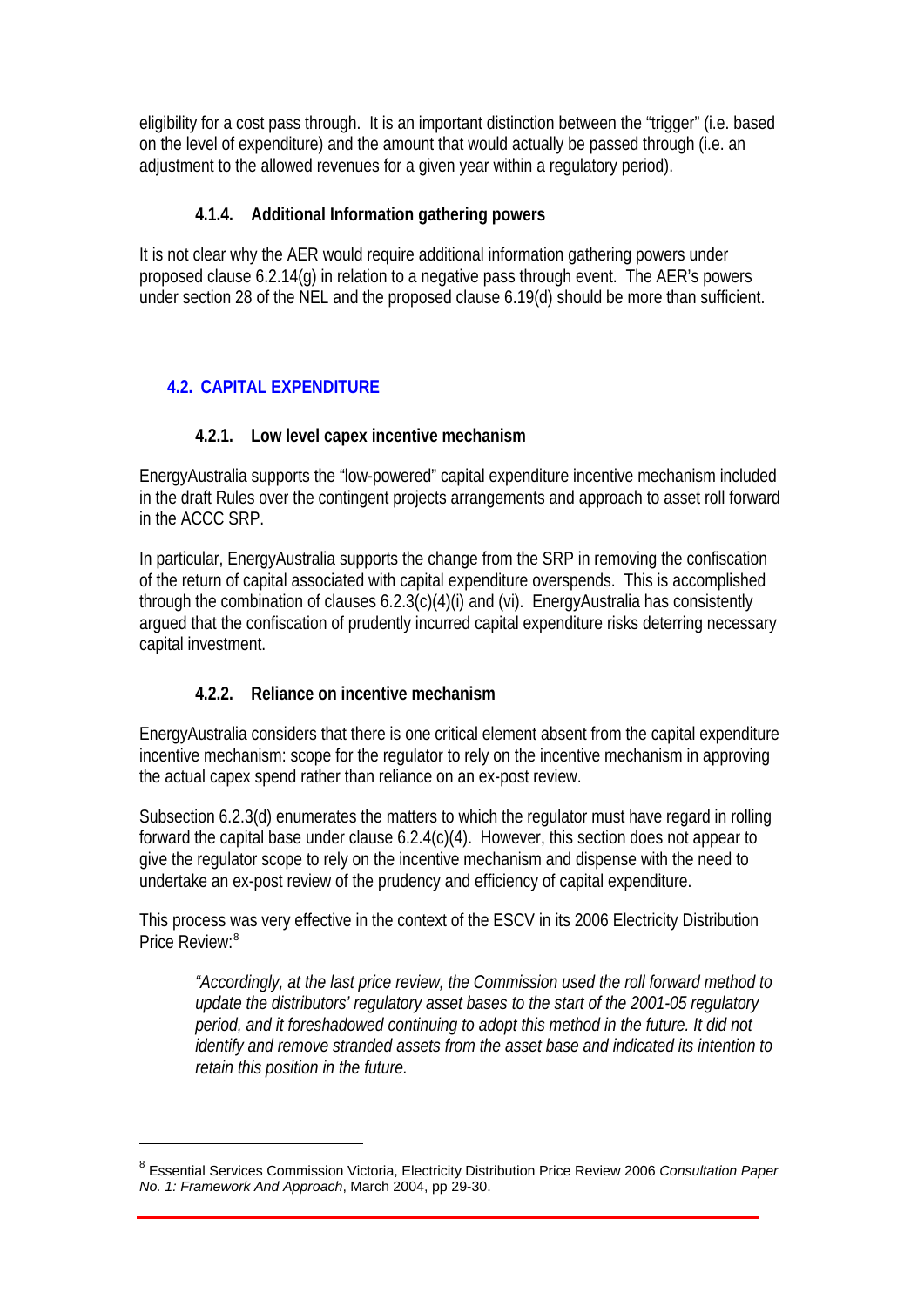<span id="page-26-0"></span>*Lastly, it relied upon the incentive properties of the price cap regime operating over the first regulatory period to support the presumption that actual expenditure by the distributors would be considered to be efficient [emphasis added]. Accordingly, it did not undertake prudence testing of expenditure undertaken. As discussed, it foreshadowed continuing to rely on the incentive properties of the price cap regime to encourage efficient expenditure in the second regulatory period.* 

*Given the proposed approach indicated in the last price review, and the Commission's view that the position it reached on these matters remains appropriate, few issues remain to be resolved to establish the opening regulatory asset base for each of the distributors at 1 January 2006. The approach to this matter proposed by the Commission for the purposes of the 2006 price review is as follows:* 

*• it will update the regulatory asset base by taking the regulatory asset base at the commencement of the previous regulatory period (adjusted for 2000–see below), adding in capital expenditure incurred at cost, deducting depreciation and disposals, and adjusting for inflation* 

*• it will not undertake a prudence testing of capital expenditure undertaken over this regulatory period, but rather rely on the presumption that the incentive properties of the price cap/efficiency carryover regime has encouraged the revelation of efficient cost* 

*• it will not seek to identify and then remove stranded or partly stranded assets from the asset base."* 

EnergyAustralia recommends that the Rules, perhaps in subsection 6.2.3(d), require the regulator to rely on the incentive mechanism in the first instance when assessing the efficiency and prudency of capital expenditure. As discussed further in the following section, the TNSP should be released from the need for an ex-post review of the prudence and efficiency of actual capital expenditure, except in exceptional (and tightly defined) circumstances only.

## **4.2.3. Ex-post review of capital expenditure**

The Rule Change Report and the draft Rules appear to be inconsistent in regard to the scope for the regulator to have capacity, or a requirement, to undertake an ex-post review of the prudence and efficiency of capital expenditure.

Notwithstanding the comment on page 86 of the Rule Change Report that "in rolling forward the RAB, the Rules allow, but do not require for the AER to undertake a prudency and efficiency review", there does not appear to be scope in the Rules for the AER to dispense with an expost review.

The draft Rule appears to require the AER to form some view on efficiency or prudency before it can include any capital expenditure in the opening regulated asset base. Clauses 6.2.3(c)(4)(i) and (ii) require the asset base to be increased by all capex, except to the extent that the capex is determined by the AER not to be prudent or efficient in accordance with clause 6.2.3(d). Whilst there is not mention of a review, it is not apparent how the AER could form a view on prudency or efficiency without conducting a review, particularly given the criteria in clause 6.2.3(d).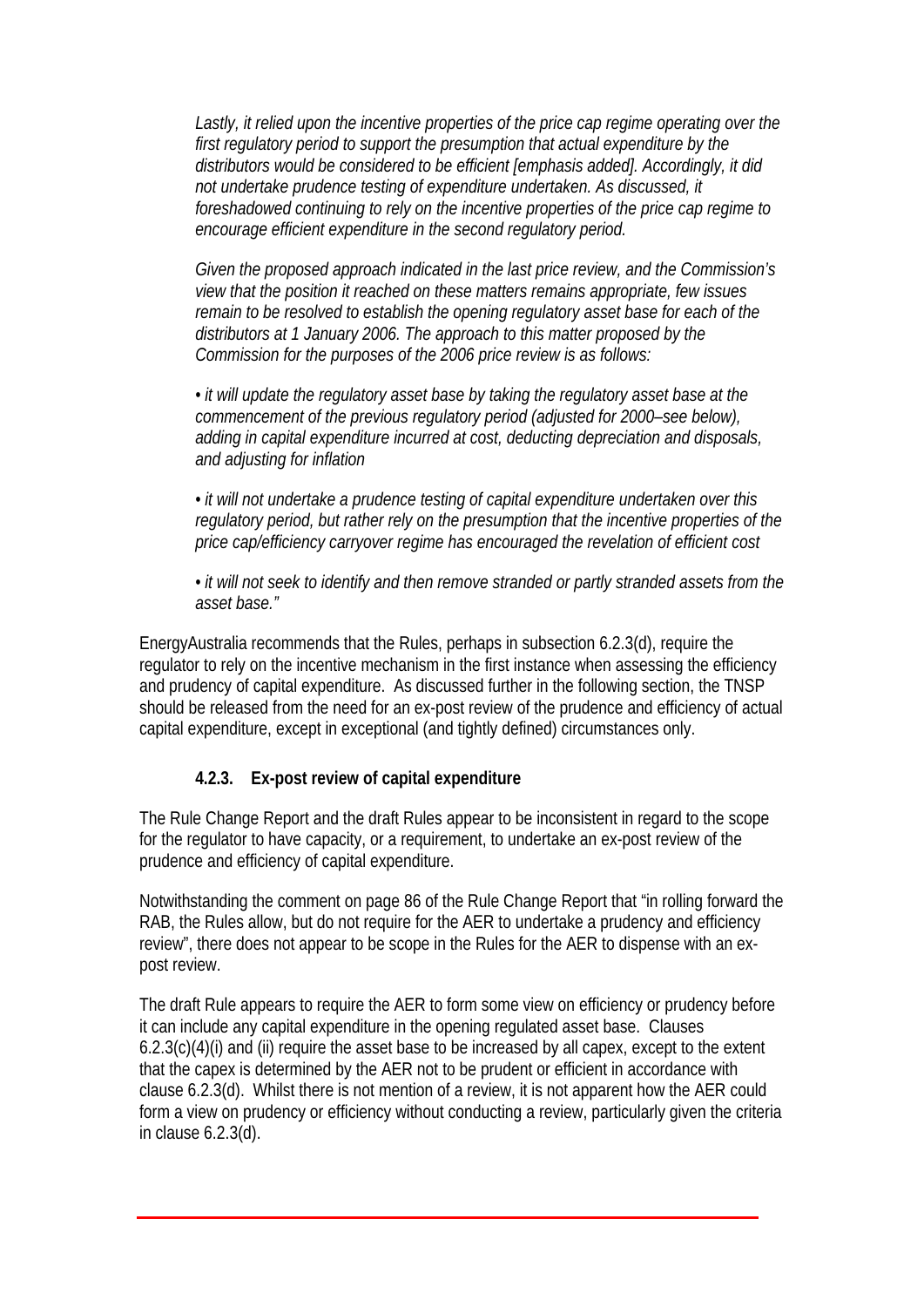<span id="page-27-0"></span>EnergyAustralia has consistently objected to the ex-post review of the prudency and efficiency of capital expenditure. Once a project has been assessed through the regulator's ex-ante investigation, it is not appropriate to second-guess the results of those investigations in an expost review. EnergyAustralia is not uncomfortable with the regulator undertaking limited analysis to satisfy itself that a project has been efficiently constructed; however it would not be reasonable for such a review to re-visit the need assessment or options testing phases of the project planning.

EnergyAustralia considers that the Rules could be improved by placing clear limits on the scope for the AER to conduct ex-post reviews of the prudency and efficiency of capital expenditure in exceptional circumstances only.

It is noteworthy that at the AEMC's public hearing on the draft Rule proposal, the AER appeared to comment that it does not support scope for an ex-post review of the prudency and efficiency of capital expenditure.<sup>[9](#page-27-2)</sup>

 In EnergyAustralia's view, provisions which have no support from either the affected businesses nor the relevant regulator should reasonably be removed from the Rules.

## **4.2.4. Contingent projects**

On balance, EnergyAustralia supports the removal of the concept of "contingent projects" from the capital expenditure incentive mechanism in favour or the capex reopener mechanism as proposed by the AEMC. As indicated later in this section, EnergyAustralia does have some concerns over the threshold recommended by the AEMC for a reopener to be "triggered".

## **4.2.5. Capital expenditure reopener processes**

<span id="page-27-1"></span>EnergyAustralia supports the concept of an ability to "reopen" the regulatory determination to allow for significant variation in the levels of capital expenditure. However, EnergyAustralia seeks some additional clarity in the Rules regarding the circumstances in which such a reopener may be triggered.

EnergyAustralia generally supports the reopener approach in the draft Rule proposal that seeks to address the concern that under the current Rules that *"…a TNSP may have an incentive to delay required expenditure in excess of that forecast for the regulatory period, since expenditure in excess of forecast levels will result in the TNSP incurring a penalty"*. However, the current wording in section 6.2.12 is too restrictive as it appears to indicate that the reopener provisions apply only to single projects with a cost greater than 5% of the RAB and that have been subject to the Regulatory Test.

In EnergyAustralia's recent experience, it incurred significant capital expenditure to reinforce its network in the face of unprecedented increases in peak demand. While no one project may have qualified for the reopener provisions, the sum of those projects, all undertaken in response to the same external event, would certainly have qualified.

Review of the Electricity Transmission Revenue and Pricing Rules 22

 $\overline{a}$ 

<span id="page-27-2"></span> $^{9}$  See commentary by a senior AER staff member in AEMC public hearing transcript p 54.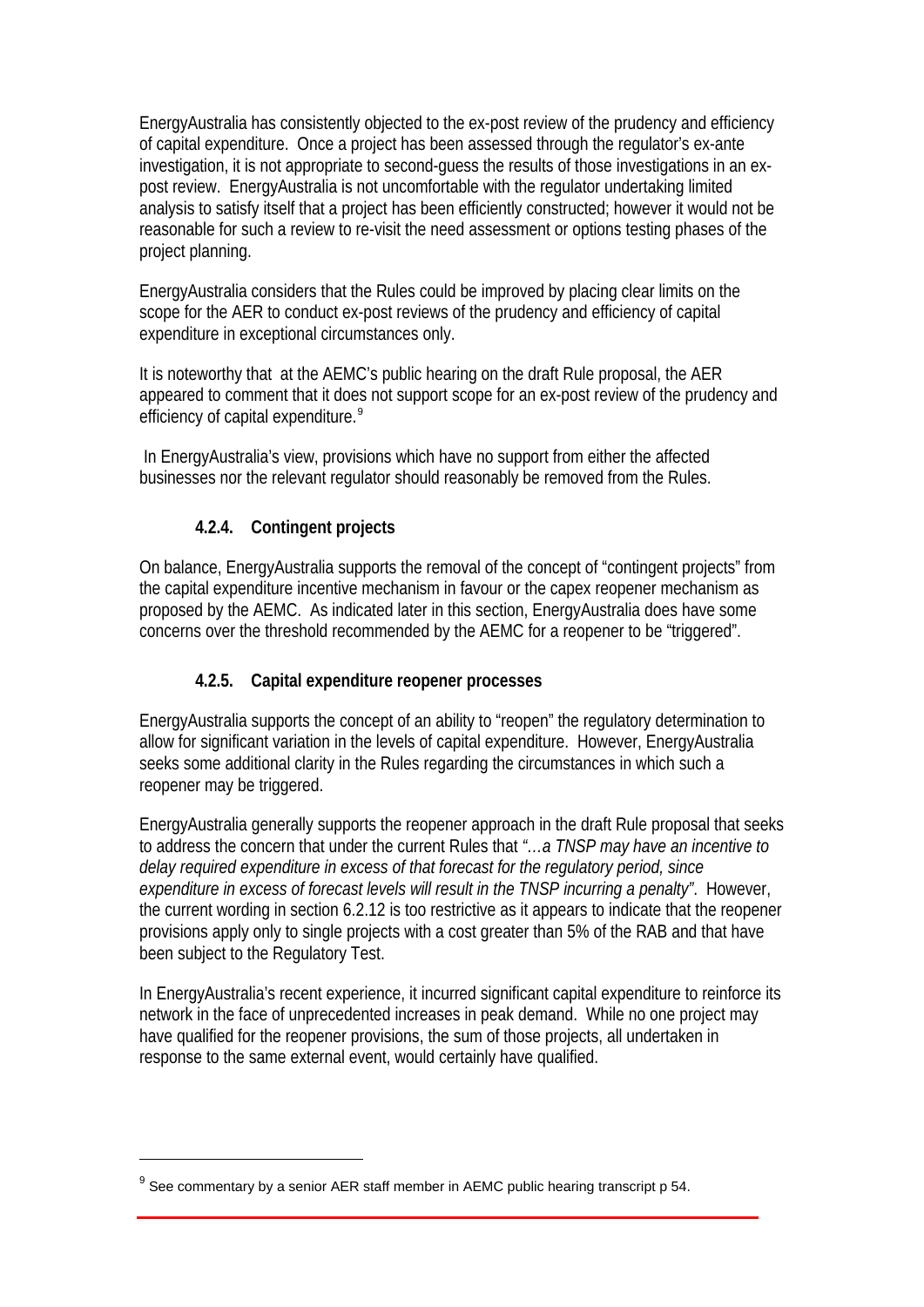A more appropriate approach would be for clause 6.2.12 to apply to one or a number of projects "the total of which represents" the threshold to qualify for the reopener provisions  $[6.2.12(a)(3)]...$ 

It is also not obvious why the measure adopted by the AEMC to "trigger" the reopener (i.e. X% of RAB) should be different from the measure adopted by the AEMC for the materiality threshold for a Pass Through Event. The definition for the latter measure, as provided in the glossary to the draft Rule (page 80), reads as follows:

#### **Materially**

For the purposes of the application of clause 6.2.14, an event (other than a *Network (Grid) Support Event*) results in a *Transmission Network Service Provider* incurring *Materially* higher or *Materially* lower costs if the change in costs (as opposed to the revenue impact) that the *Transmission Network Service Provider* has incurred and is likely to incur in any *regulatory year* of the *regulatory control period*, as a result of that event, exceeds 1% of the *maximum allowed revenue* for the *Transmission Network Service Provider* for that *regulatory year*.

Subject to comments in section 4.1.3 of this submission (relating to suggested wording changes to the definition to better reflect what we believe to be the intent), EnergyAustralia suggests that there is no compelling reason why the materially threshold measure for a capital expenditure reopener should be different to the measure to apply to a Pass Through Event.

In addition, the threshold of "5% of RAB" is an excessive hurdle. For EnergyAustralia's relatively small transmission network, the AEMC's proposed "trigger" mechanism would require a "project" that is approximately the same value as the *total average capital expenditure* amount allowed by the ACCC for funded projects in the current determination. If AEMC's proposed reopener "trigger" was applied to larger networks, such as EnergyAustralia's distribution business, a single project would need to have a value of over \$200m to qualify. We believe this to be excessive.

EnergyAustralia therefore suggests that:

 $\overline{a}$ 

- a more appropriate approach would be for clause 6.2.12 to apply to one or a number of projects "the total of which represents" the threshold to qualify for the reopener provisions [6.2.12(a)(3)];and
- the materiality "threshold" should be consistent with the proposed definition in the draft Rule for "materially" (as is intended to apply to Pass Through Events) whereby: "… *the change in costs (as opposed to the revenue impact) … in any regulatory year … exceeds 1% of the maximum allowed revenue … for that regulatory year*".

#### Impact on capital expenditure efficiency incentive mechanism

EnergyAustralia is concerned that the wording of clause 6.2.12(d) (and comments raised at the AEMC hearing on the proposed Rule<sup>[10](#page-28-0)</sup>), imply that the reopener provisions only apply in cases

<span id="page-28-0"></span><sup>&</sup>lt;sup>10</sup> See Australian Energy Marketing (sic) Commission Public Hearing Rule Proposal Draft - National Electricity Amendment (Economic Regulation Of Transmission Services) Rule 2006 Transcript Of Proceedings At Melbourne On Wednesday, 8 March 2006, AT 9.09 AM AEMC 8.3.06 P-1 pages 13 and 47.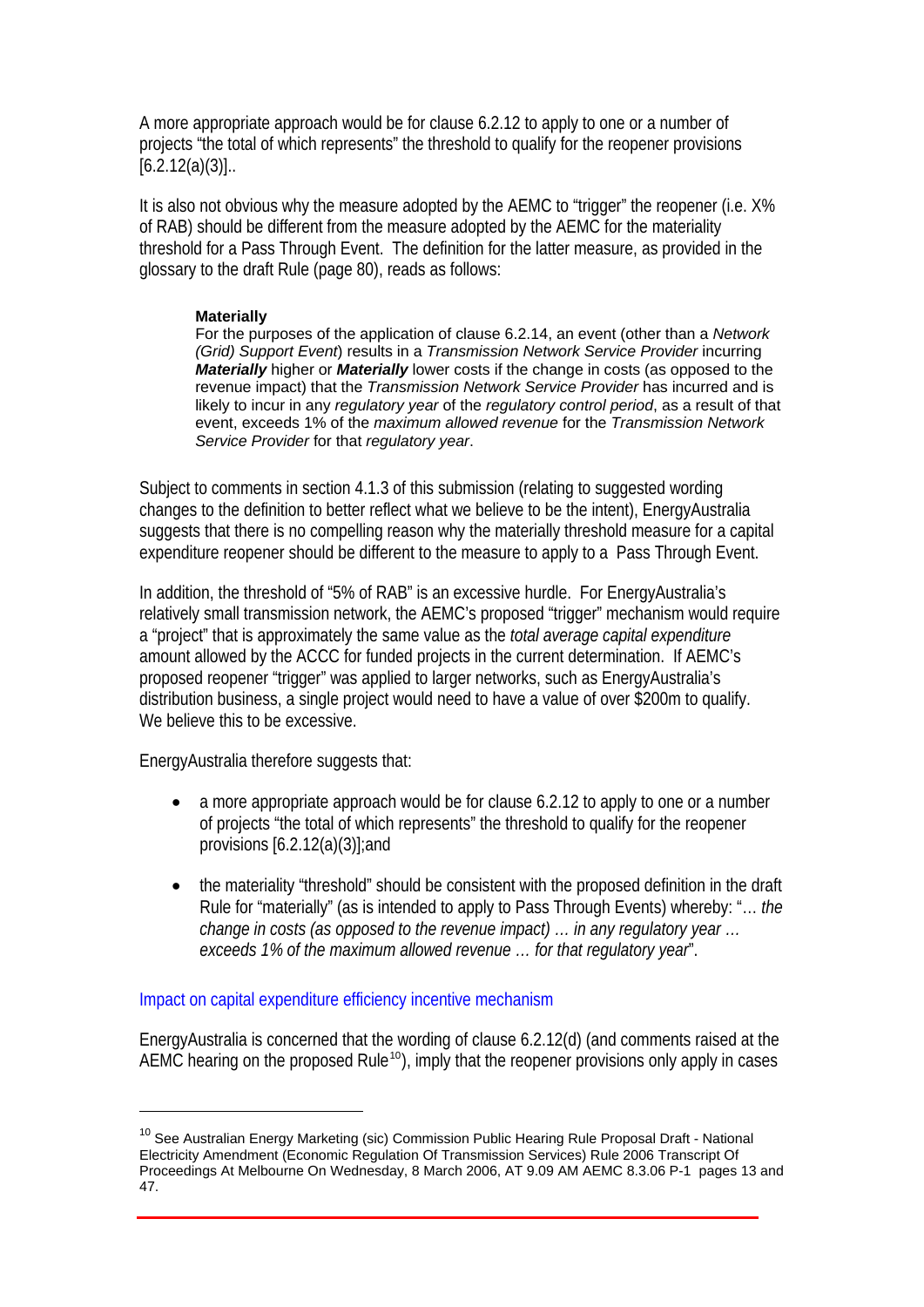<span id="page-29-0"></span>where the incurrence of the non-forecast capital expenditure will cause the total capital expenditure to exceed the amount allowed *in the revenue proposal* by more than 5% of the RAB.

That is, the unforecast capital expenditure must exceed the sum of 5% of the opening RAB and the total amount of capital expenditure efficiencies the TNSP has been able to achieve.

EnergyAustralia considers that this amounts to a confiscation of the capital expenditure efficiency gains made by the business. Furthermore, such an approach could serve to seriously undermine the incentives to pursue capital expenditure efficiencies in the first place, and *a prior* would penalise those TNSP's that have achieved efficiencies compared with those TNSP's that haven't if a reopener was sought.

To preserve the integrity and effectiveness of the capital expenditure incentive mechanism, EnergyAustralia recommends that clause 6.2.12(d) be removed from the proposed Rule.

#### **4.2.6. Commercial stranding**

EnergyAustralia has two concerns with the proposals relating to commercial stranding

The first is that the Rule report (page 16) appears to suggest that the responsibility to initiate discussions to offer a discount to customers who might take action that would strand an asset rests on the shoulders of the TNSP. The draft Rule clause 6.2.3(e) is not clear on this matter.

EnergyAustralia is concerned that there is already in place a framework for negotiating discounted tariffs in section 6.5.8 and 6.5.9 of the Rules, and the associated AER Guidelines for the Negotiation of Discounted Transmission Charges. In the absence of a clear policy decision that the TNSP should be actively offering discounts to large transmission customers (the revenue shortfall from which would be recovered from other customers), EnergyAustralia recommends that a phrase along the lines of "in response to an approach by the relevant transmission network user" be inserted in clauses 6.2.3(e)(3)(i) and (ii).

The second concern is that it is not clear if the subject assets change classification from prescribed to negotiated, or from prescribed to non-regulated. Clause 6.2.3(e) of the Rules only addresses removing them from the RAB. However, clause 6.21(a)(7) provides that "costs which have been allocated to prescribed transmission services must not be reallocated to negotiated transmission services". This would suggest that commercially stranded assets become non-regulated. However, there do not appear to be any obvious provisions to bring the assets back into the prescribed category if, at a later date, they are used to provide shared network services.

The National Gas Code addresses this matter by classifying such assets as "speculative investment" in sections 8.18 and 8.19. Under these provisions, investment which is not required to provide the reference service is excised from the RAB for tariff setting purposes. However, the value of this investment is incremented by a cost of capital, pending the time it is re-entered into the RAB under that section.

It may be possible that clause 6.2.3(c)(4)(ix)(B) (page 18 of the draft rule) may be able to be utilised to bring stranded assets back into the RAB. However, this is not clear as it only refers to capex and not the value of assets. EnergyAustralia recommends that the draft Rule be amended, in a manner consistent with the National Gas Code, to clearly allow for assets which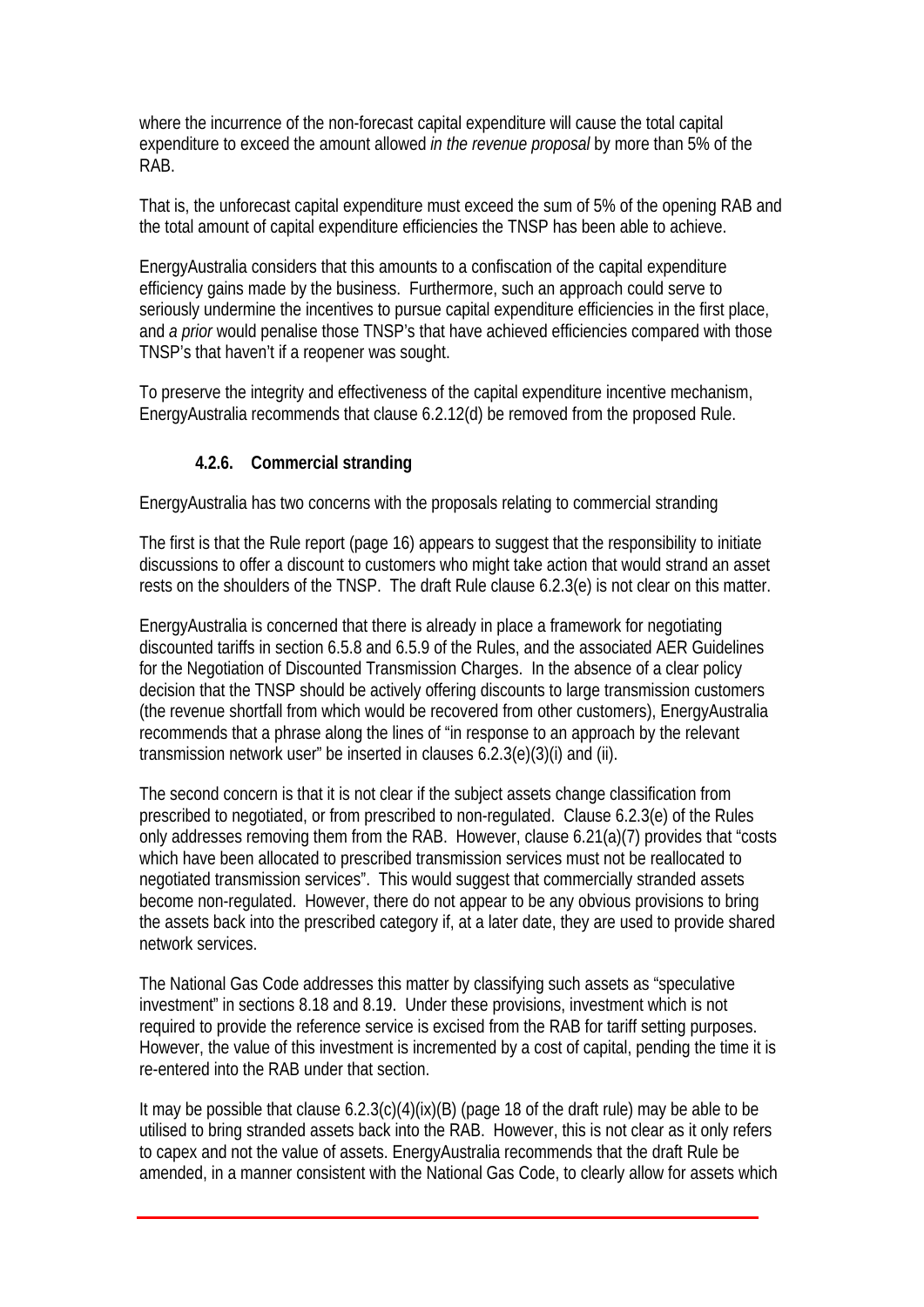<span id="page-30-0"></span>have been previously subject to commercial stranding to be re-admitted to the RAB should they subsequently be used to provide shared transmission services.

## **4.3. SAVING AND TRANSITIONAL**

EnergyAustralia notes and supports the provisions intended to save its current pricing determination. The Commission has indicated in its Rule Proposal Report that the re-opener provisions will apply to existing determinations. EnergyAustralia supports this approach in principle, however the issue also arises as to whether other aspects of the new Rules should apply to the existing determination. Given that some important aspects of the draft rules, such as the distinction between Prescribed and Negotiated services, are still being developed, EnergyAustralia is not in a position to make an informed submission on the full extent of the savings and transitional provisions. Given the policy issues involved and the technical nature of the provisions required, EnergyAustralia requests an opportunity to discuss the nature and effect of the savings and transitional provisions with the Commission once the Rules have been further developed.

The Commission particularly sought EnergyAustralia's views on the drafting of the relevant savings and transitional provisions included in the draft Rule. EnergyAustralia has reviewed clause 11.1(4) and is concerned that this clause may not operate to the extent intended by the Commission. Whilst the clause effectively saves the existing determination through the provisions in clause 9.16.5 of Chapter 9 of Rules (incorrectly referenced in the Report as 9.6.15), it would appear that the determination must continue to operate under the Rules as they applied prior to 1 January 2007. This does not provide for the re-opener provisions, or any of the new provisions under the proposed Rules to apply to the determination. As indicated above EnergyAustralia would be keen to discuss the details of the necessary provisions with the Commission as soon as possible.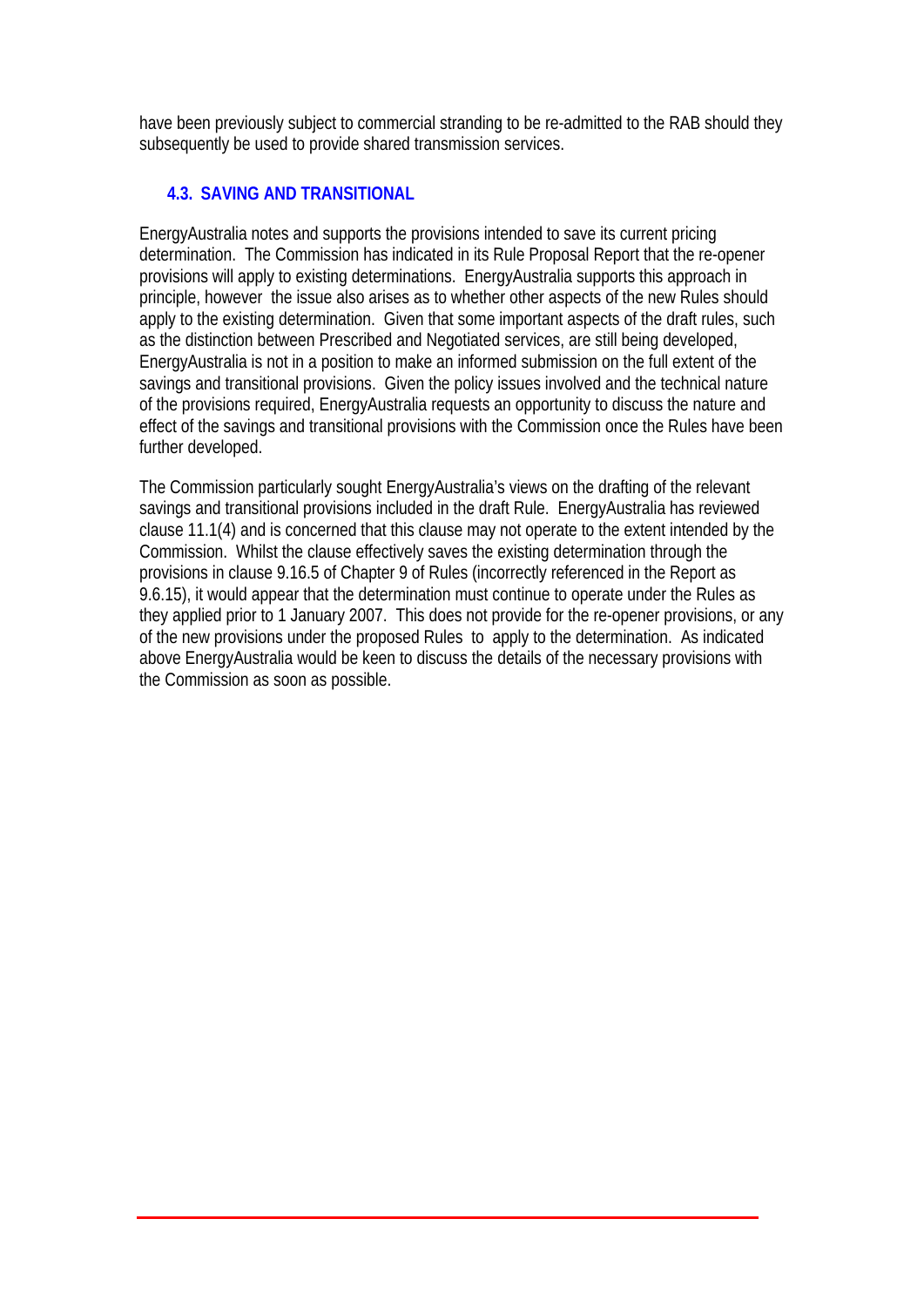# <span id="page-31-0"></span>5. INCENTIVE MECHANISMS

#### **5.1. OPERATING COST EFFICIENCY CARRYOVER MECHANISM**

EnergyAustralia notes that one of the key features of the CPI-X regulatory mechanism is the inbuilt incentive to reduce operating costs and improve efficiency. Over time, regulatory experts and academics have reviewed this model and (correctly) identified that the amount of the incentive to undertake operating cost reductions diminishes as the regulatory period progresses.

In some regulatory determinations, for example the ESCV's determinations on the Victorian electricity distribution businesses, a carryover model is used to ensure that operating cost reductions taken at any point of the regulatory period earn the same level of incentive reward. Clause 6.2.8(a)(3) of the draft Rules requires the efficiency benefit sharing scheme developed by the AER to include a similar mechanism.

EnergyAustralia applauds the desire of the Commission to ensure that it is appropriately rewarded for undertaking cost saving measures, regardless of the time in the regulatory period in which they are undertaken. However, considering the nature and level of transmission operating expenditure, EnergyAustralia questions whether the benefit of this mechanism justifies the additional administrative and reporting costs associated with it.

In EnergyAustralia's case in particular, the relative level of operating expenditure, and the related scope for operating cost savings, does not warrant the high complexity incentive mechanism.

Importantly, EnergyAustralia submits that any incentive mechanism implemented should not restrict the business's ability to maintain its network (and deliver customer outcomes) by reducing funding in future periods if costs have increased. To ensure that TNSPs are able to maintain service to customers, EnergyAustralia recommends that a key feature of a fair and effective incentive mechanism is a "no negative carryover" mechanism as was originally adopted by the ESCV in its consideration of this matter.

## **5.2. STANDARDS OF SERVICE**

EnergyAustralia has consistently expressed caution on economic regulators implementing incentives to address technical service standards. We are concerned over the scope for the incentives established by an economic regulator (in the form of a monetary benefit / penalty of up to 1 percent of the MAR) to duplicate, "second guess" and or potentially negate the policy intent of a jurisdiction in its setting of the technical standard.

In EnergyAustralia's case, the reliability planning and service standard requirements introduced by the NSW Minister for Energy in August 2005 apply equally to those assets which have been classified as transmission assets under the Rules.

EnergyAustralia therefore recommends caution in imposing a service standards incentive mechanism where there is a comprehensive service standards regime already in place in a jurisdiction.